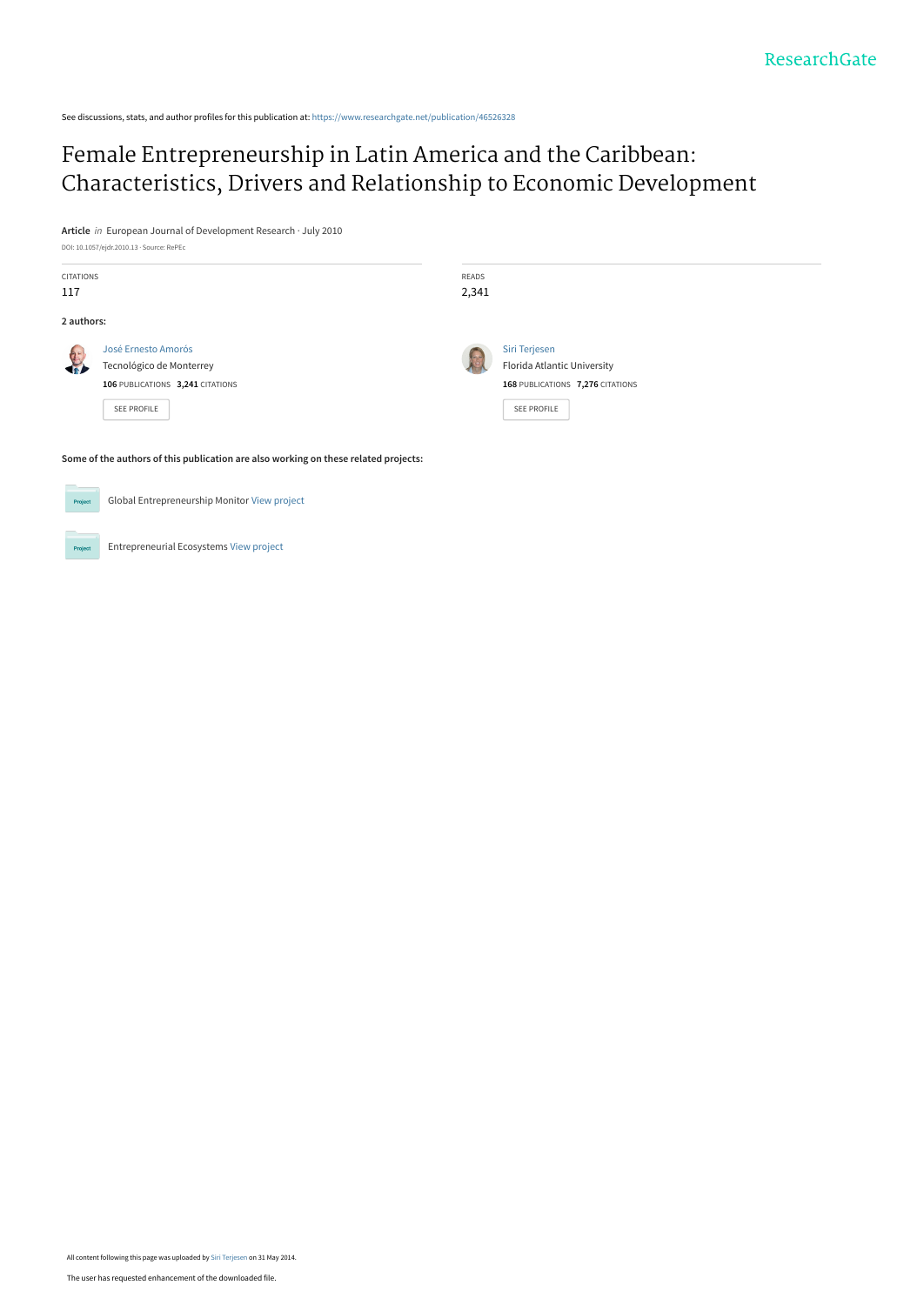# Original Article

# Female Entrepreneurship in Latin America and the Caribbean: Characteristics, Drivers and Relationship to Economic Development

Siri Terjesen<sup>a,\*</sup> and José Ernesto Amorós<sup>b</sup>

<sup>a</sup>Kelley School of Business, Indiana University, Bloomington. b Universidad del Desarrollo, Santiago, Chile. E-mail: eamoros@udd.cl

\*E-mail: terjesen@indiana.edu

Abstract This article explores female entrepreneurial activities in 13 Latin American and Caribbean countries: Argentina, Bolivia, Brazil, Chile, Colombia, Dominican Republic, Ecuador, Jamaica, Mexico, Peru, Puerto Rico, Uruguay and Venezuela. Specifically, we explore the following research questions: What percentage of the female and male Latin American populations is involved in opportunity- and necessity-based entrepreneurial activities? And what quality of institutions is associated with female entrepreneurial activity opportunity and necessity rates? We comment on the impact of female entrepreneurship on economic development and conclude with implications for policy, practice and future research.

Cet article explore les activités entrepreneuriales des femmes dans treize pays d'Amérique latine: l'Argentine, la Bolivie, le Brésil, le Chili, la Colombie, la République dominicaine, l'Équateur, la Jamaïque, le Mexique, le Pérou, le Porto Rico, l'Uruguay et le Venezuela. Plus précisément, nous soulevons les questions de recherche suivantes: quels sont les pourcentages de femmes et d'hommes qui sont engagés dans des activités d'entreprenariat de nécessité et d'opportunité? Quelle est la qualité des institutions associée aux taux d'entrepreneuriat de nécessité et d'opportunité parmi les femmes? Nous examinons l'impact de l'entreprenariat féminin sur le développement économique et ses implications en termes de politiques, pratiques et de recherches futures.

European Journal of Development Research (2010) 22, 313–330. doi:10.1057/ejdr.2010.13 Published online 13 May 2010

Keywords: female entrepreneurship; economic development; Global Entrepreneurship Monitor; Latin America

## Introduction

Entrepreneurship is the 'study of how, by whom, and with what effects opportunities to create future goods and services are discovered, evaluated and exploited' (Shane and Venkataraman, 2000, p. 218). Key questions in entrepreneurship include: Who pursues new venture opportunities? What factors are associated with their ability to pursue new opportunities? And what impact does entrepreneurial activity have on economic development? Many countries are not realizing their full entrepreneurial potential owing to the lack of participation by females in new business activities. For example, in the Global Entrepreneurship Monitor  $(GEM)^1$  study of entrepreneurship in approximately 60 countries, females comprise just one-third of the world's entrepreneurs (Allen *et al*, 2008). Women's share varies across countries, from 26.1 per cent in Peru to 1.4 per cent in Latvia, $2$  with Latin American $3$  countries having some of the highest shares of total female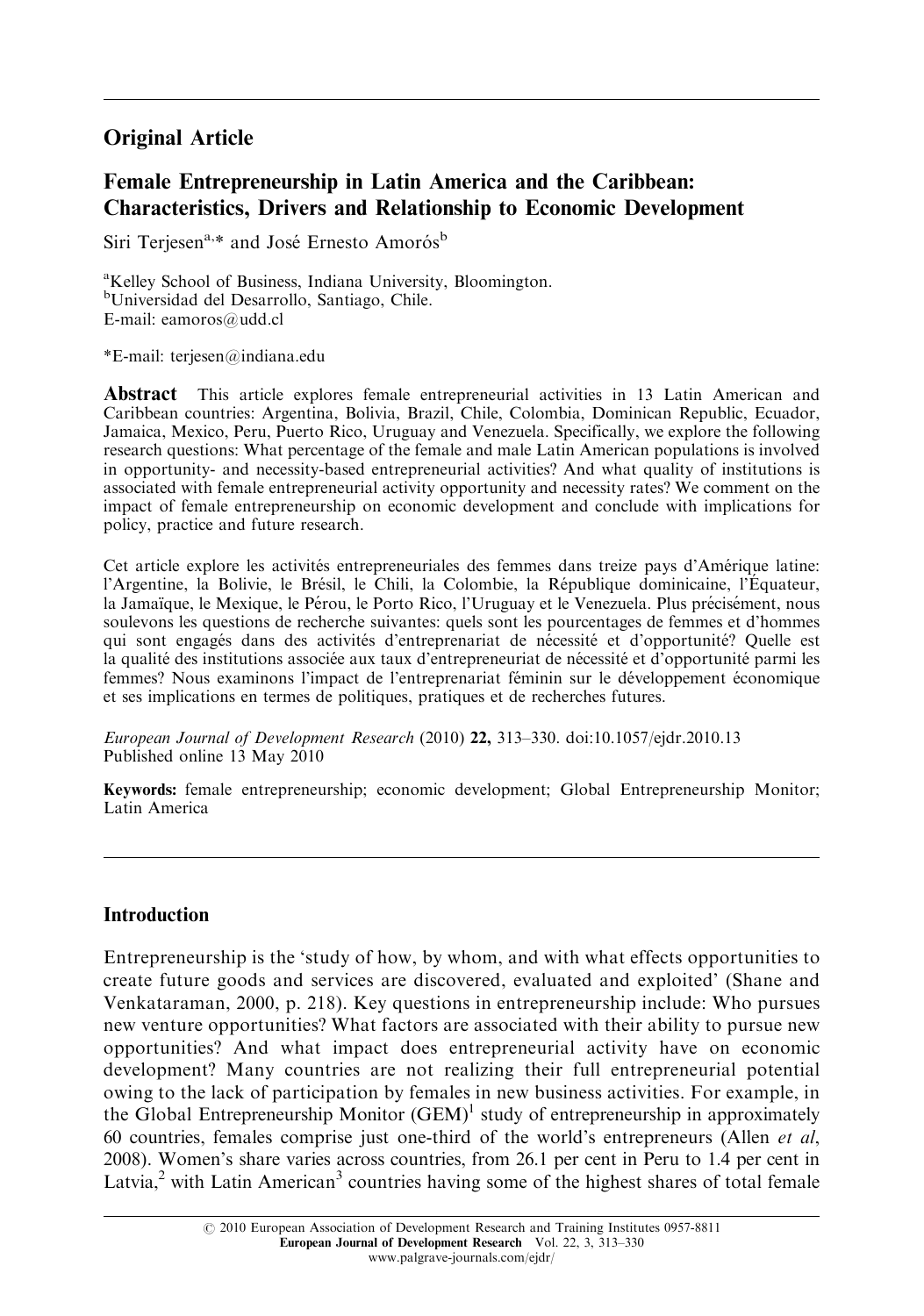entrepreneurship rates, but the highest necessity-based rates (for example, 9.7 per cent in Colombia; 6.6 per cent in Peru). Low levels of female entrepreneurial activity may negatively impact a nation's economic growth and development. In countries such as the United States there is evidence that the 10.1 million female-owned companies employing 13 million people and generating US\$1.9 trillion in sales play a major role in growing the economy (Center for Women's Business Research, 2010).

Entrepreneurship is a complex phenomenon involving multiple factors at individual, firm and environmental levels, making it difficult to utilize just one approach. Nevertheless, the GEM project has advanced our understanding of entrepreneurship by including a series of measures that provide insights into entrepreneurial dynamics and offer implications for regional and national approaches (Bosma and Levie, 2010). GEM methodology and reports incorporate key environmental conditions and institutions that affect female (and male) entrepreneurial activities. Using the analogy of the Schumpeterian entrepreneur, an 'opportunity-based' entrepreneur has a 'pull motive' such as the desire for independence, income, challenge, status and recognition. In contrast, a 'necessity-based' entrepreneur is 'pushed' into entrepreneurship because he/she has no other choice. Although many studies recognize that most entrepreneurial activity results from searching for business opportunities (Kolvereid, 1996; Feldman and Bolino, 2000; Carter et al, 2003; Bosma et al, 2008; Hessels et al, 2008), low- and middle-income countries have the highest rates of necessity-based entrepreneurship, especially among females (Minniti *et al.* 2006; Verheul *et al*, 2006; Allen *et al*, 2008). Countries with higher levels of development have higher shares of female entrepreneurship, especially pursuing opportunity-motivated ventures (Weeks and Seiler, 2001; Allen et al, 2008). Recent empirical evidence (Wennekers et al,  $2005$ ; Acs and Amorós,  $2008$ ; Amorós and Cristi,  $2008$ ) indicates that low- and middle-income countries' entrepreneurial activity varies with Gross Domestic Product (GDP) levels.

A growing body of research investigates the role of institutions in facilitating female entrepreneurship (for example, Allen *et al*, 2008; Elam and Terjesen, 2010) and female entrepreneurship generally (Terjesen *et al*, forthcoming); however, limited attention has been paid to Latin American economies (Weeks and Seiler, 2001). This study fills this gap by analyzing the levels and drivers of female entrepreneurship activity in 13 Latin American and Caribbean countries, Argentina, Bolivia, Brazil, Chile, Colombia, Dominican Republic, Ecuador, Jamaica, Mexico, Peru, Puerto Rico, Uruguay and Venezuela, using GEM data. Over 6 per cent of the world's population lives in Latin America, and the region has some of the highest rates of entrepreneurial activity and self-confidence about entrepreneurial skills, as well as increasing rates of female entrepreneurial activity (Weeks and Seiler, 2001; Acs, Desai and Klapper, 2008; Allen et al, 2008). In parallel, as a region, Latin America has one of the lowest historical rates of female participation in economic activity – just 35 per cent compared to an average of over 50 per cent in developed countries, Africa, Central Asia and Southeast Asia (Weeks and Seiler, 2001).

Specifically, we explore the following research questions: What percentage of the female and male Latin American populations is involved in opportunity- and necessitybased entrepreneurial activities? What quality of economic institutions is associated with female entrepreneurial activity opportunity and necessity rates? We comment on the impact of female entrepreneurship on economic development and conclude with a summary of the findings and suggestions for implications for policy, practice and future research.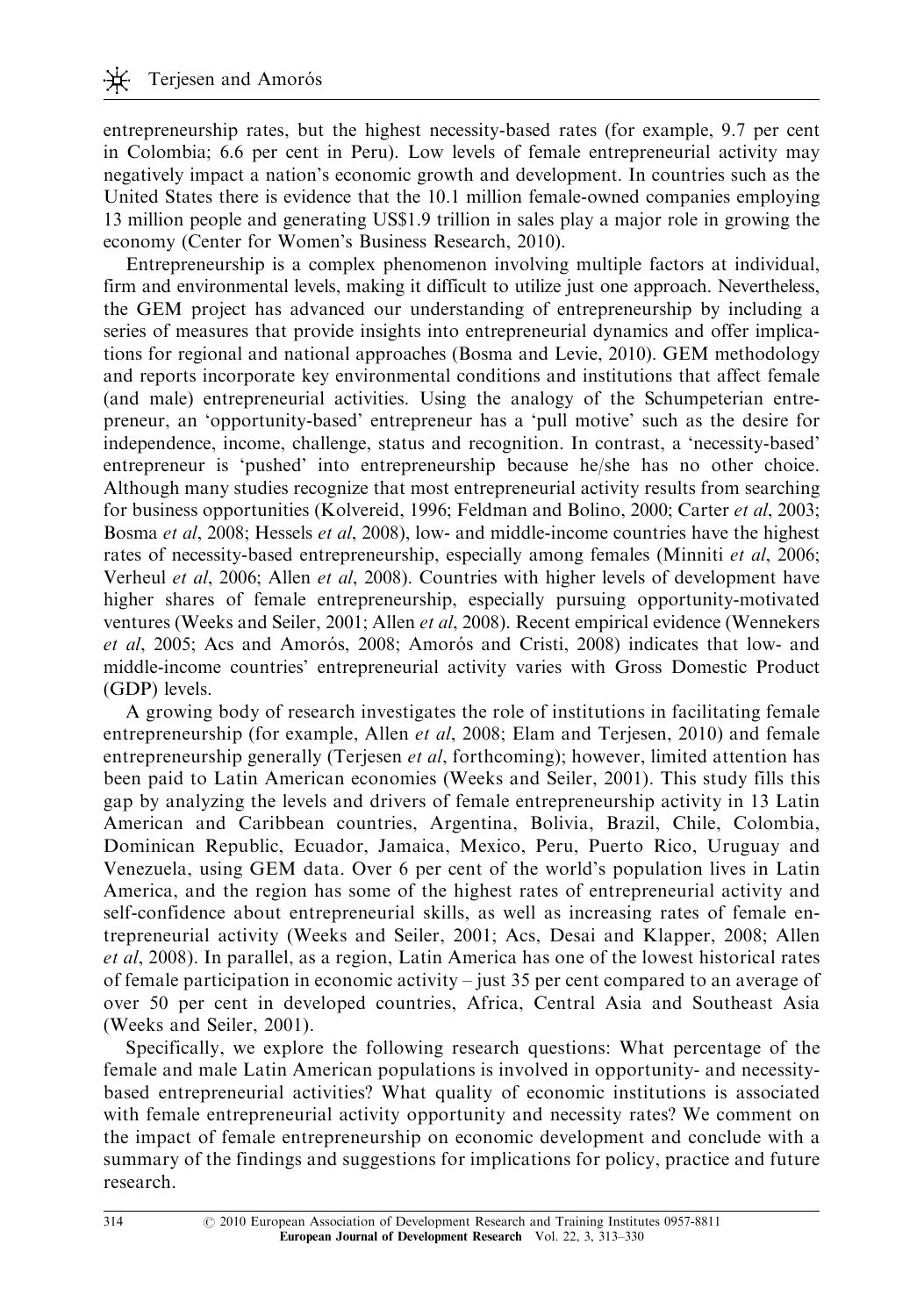#### Methodology and Data

#### Methodology

We begin with a descriptive analysis using GEM data, comparing the different rates of female and male entrepreneurial activity in 13 Latin American countries. Next, following Acs and Amorós (2008), we verify the relationships between female entrepreneurship rates and competitiveness and economic growth. A country's degree of competitiveness and economic performance is a good proxy of the efficiency and quality of its national institutions (Sala-i-Martin and Artadi, 2004). To examine these relationships, we use a series of regressions following the general model  $WE_{it} = f(Cl_{it}, GDP_{it}, X_{it})$  where WE is Women's Entrepreneurial Activity, CI is Competitiveness Index, GDP is per capita Gross Domestic Product (adjusted purchasing power parity, PPP), X are Control Variables,  $i$  is the country index and  $t$  is the time period.

We estimate the model using two approaches. First, we pool the cross-section of countries with time-series data over the period 2001–2008. Second, to solve the potential problems associated with pooling country data with vastly different numbers of observations each year (not all countries participate in all years, as shown in Appendix A), we perform a panel data model, controlling for the year. We verify linear, logarithmic and inverse relations specifications and the quadratic specification using a general-to-specific modeling procedure to test for the best statistical fit.<sup>4</sup> We test three models using pool and panel data for each independent variable: (a) both CI and GDP; (b) only GDP; and (c) only  $CI$  that captures differences in countries' institutions. $5$ 

#### Data

#### Dependent variables

Our analysis is based on GEM measures of entrepreneurial activity. GEM is an annual telephone or in-person Adult Population Survey that includes the following information about both entrepreneurs and non-entrepreneurs: demographics (age, gender, education, household income, employment status); personal context (is acquainted with an entrepreneur, feels that he/she possesses the skills to start a business, sees opportunities in the business environment and fears failure); and firm characteristics (for example industrial sector, current number of employees, growth expectations, use of technology) (see Reynolds et al (2005) for a detailed overview of the GEM methodology and approach). During 2001–2008, GEM analyzed 66 countries' entrepreneurship activities. Thirteen of these 66 countries are in the Latin American and Caribbean region. GEM methodology estimates the percentage of adult population that is actively involved in starting a new business, a rate known as the early-stage TEA index. GEM methodology considers two different types of entrepreneurs involved in TEA: the 'pulled' opportunity-based entrepreneurs and the 'pushed' necessity-based entrepreneurs. Opportunity-based entrepreneurs have taken actions to create a new venture pursuing perceived business opportunities. Necessity-based entrepreneurs are involved in new ventures because they perceive no better employment options.

The opportunity- and necessity-based rates can be analyzed by gender. Our first dependent variable is the rate of female opportunity-based entrepreneurs (FOPP). The second dependent variable is the rate of FNEC. In order to capture variations between these indexes, our third dependent variable (FRATIO) is the ratio of FOPP to FNEC.

₩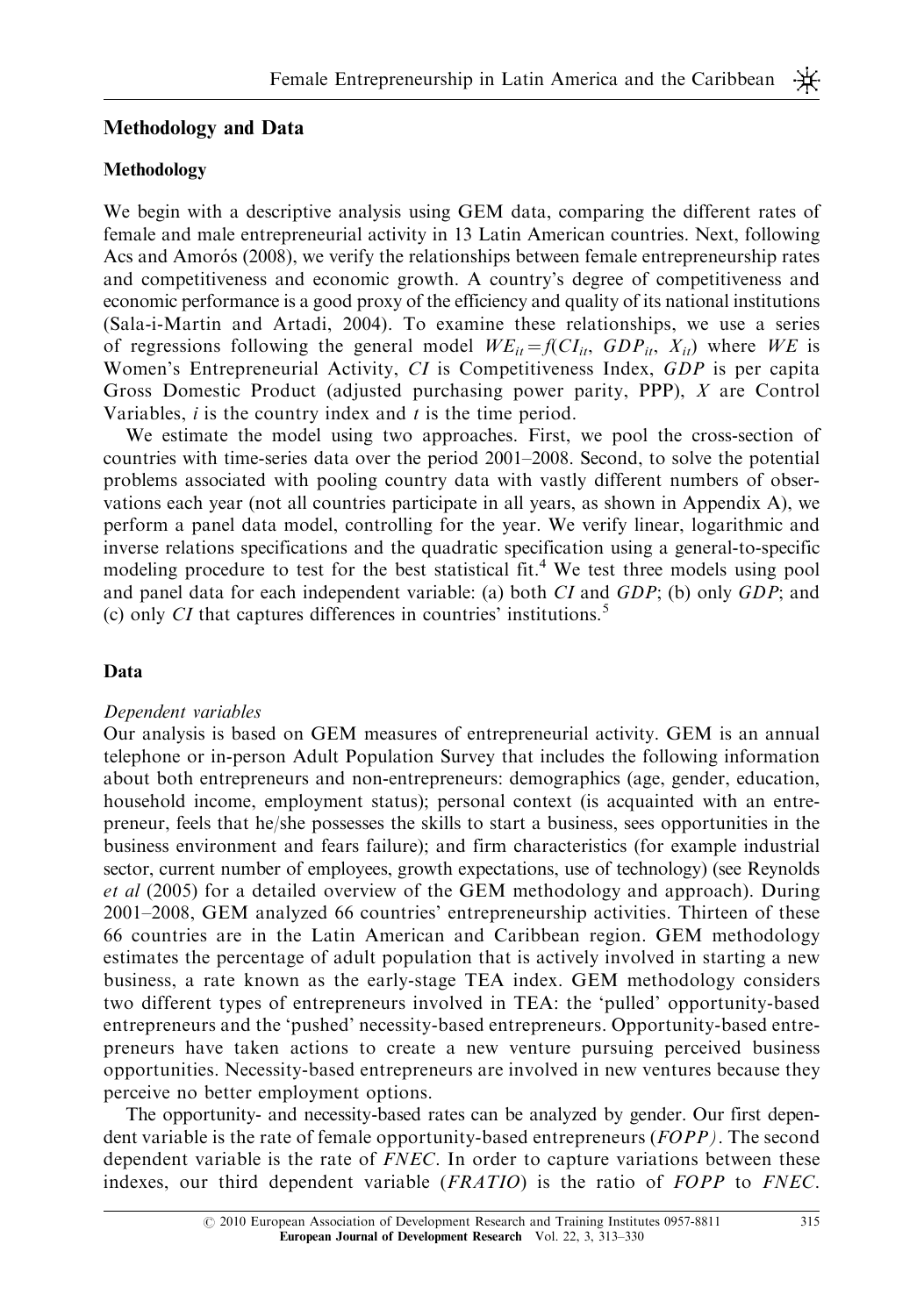All measures are based on an 8-year period (2001–2008). Appendix A provides an overview of GEM countries from 2001–2008. Appendix B contains the specific data from Latin American and Caribbean countries.

#### Independent variables

The Growth Competitiveness Index (GCI) is reported annually by the World Economic Forum using McArthur and Sachs' (2002) methodology. In 2005–2006, the World Economic Forum introduced a more comprehensive competitiveness index called the *Global* Competitiveness Index (Global CI). $^6$  This revised index evaluates and benchmarks several critical factors that were absent from the original GCI. The Global CI measures 'the set of institutions, policies, and factors that set the sustainable current and mediumterm levels of economic prosperity' (Sala-i-Martin and Artadi, 2004, p. 52). We employ GCI and Global CI as an independent variable.

Our second independent variable is  $GDP$  per capita for the period 2001–2008. Per capita income growth rate is a good proxy for economic growth and is one of the main measures of economic development (Wennekers et al, 2005). The GDP variables are adjusted by PPP. The data were taken from the International Monetary Fund's World Economic Outlook Database published in April 2009.

#### Control variables

In addition to the independent variables and to mitigate the problem of different weights across countries, we introduce control variables for each country's degree of economic welfare and location. The dummy variable HINCOME has a value of 1 for GEM highincome countries. High-income countries are defined by the World Economic Forum and World Bank criteria (see Appendix A). We have 173 observations for HINCOME countries ( $n = 292$ ). We use HINCOME as a moderator for GDP and CI in order to test for differences between groups of countries. For the regional approach, we use the dummy variable LATAM with a value of 1 for GEM Latin American countries. We have 49 observations for LATAM.

## **Results**

RQ1: What percentage of the female Latin American population is involved in opportunity- and necessity-based entrepreneurial activities?

Opportunity and necessity entrepreneurship rates vary considerably around the world and within Latin America (see Figure 1 for the opportunity and necessity TEA rates for males and females in Latin America; full data, including male:female ratios, can be found in Appendix B). The male:female ratio of opportunity entrepreneurship ranges from Puerto Rico's near 1:1 ratio to Uruguay where men are five times more likely to be involved in opportunity-oriented entrepreneurship than are women. Necessity entrepreneurship rates present a similar case of gender diversity. For example, Peruvian women are far more likely to be involved in necessity entrepreneurship than are their male counterparts.

Figures 2(a) and (b) plot the opportunity- and necessity-based female entrepreneurship rates for all GEM countries during 2001–2008, highlighting Latin America.

**RQ2:** What quality of economic institutions is associated with female Latin American opportunity- and necessity-based entrepreneurial activities?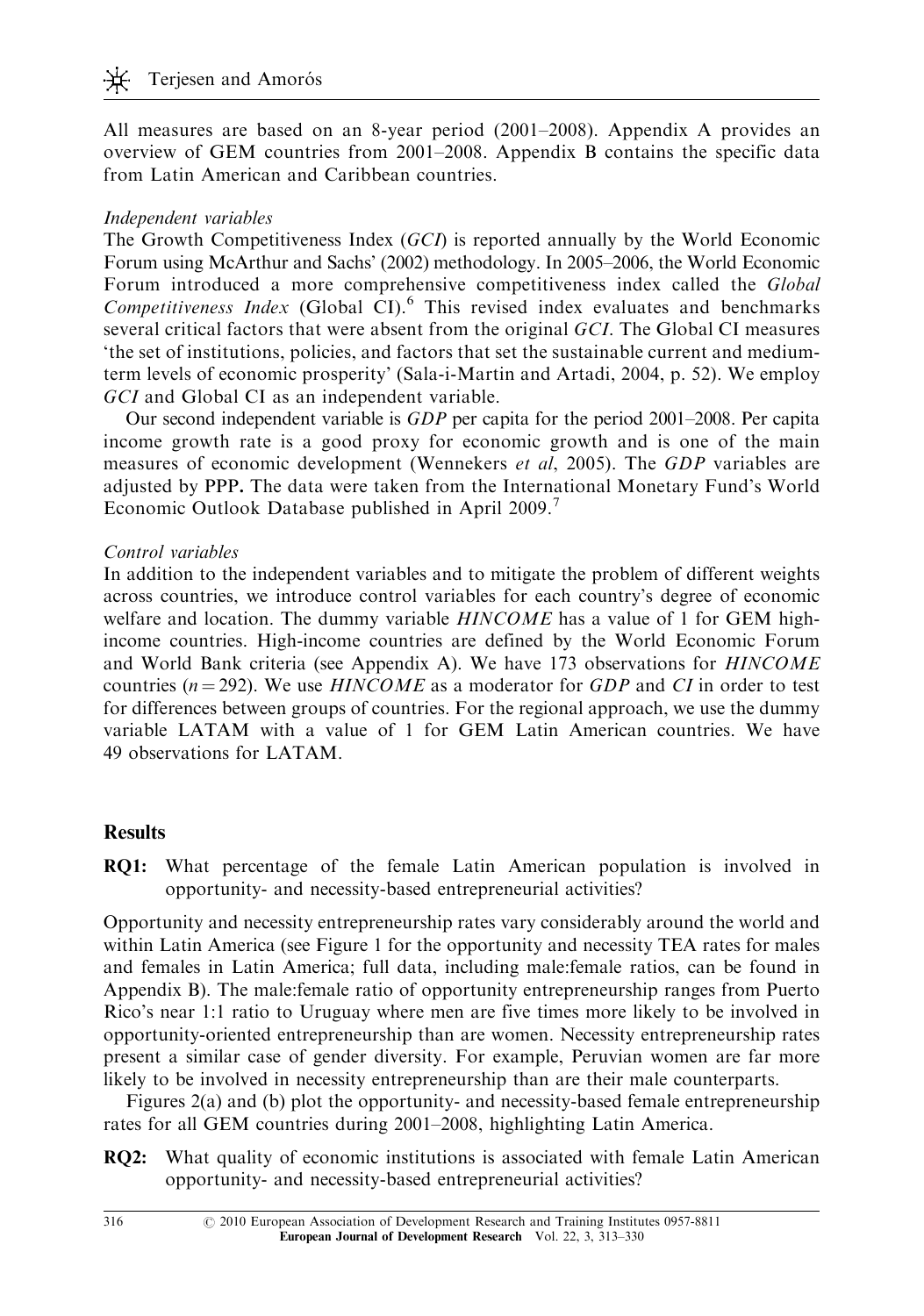

Figure 1: Latin American entrepreneurial activity: Average rates 2001–2008.



Figure 2: (a) Latin American and rest of world: Female opportunity entrepreneurial activity. Source: GEM Adult Population Survey 2001–2008; (b) Latin American and rest of world: Female Necessity Entrepreneurial Activity.

Source: GEM Adult Population Survey 2001–2008.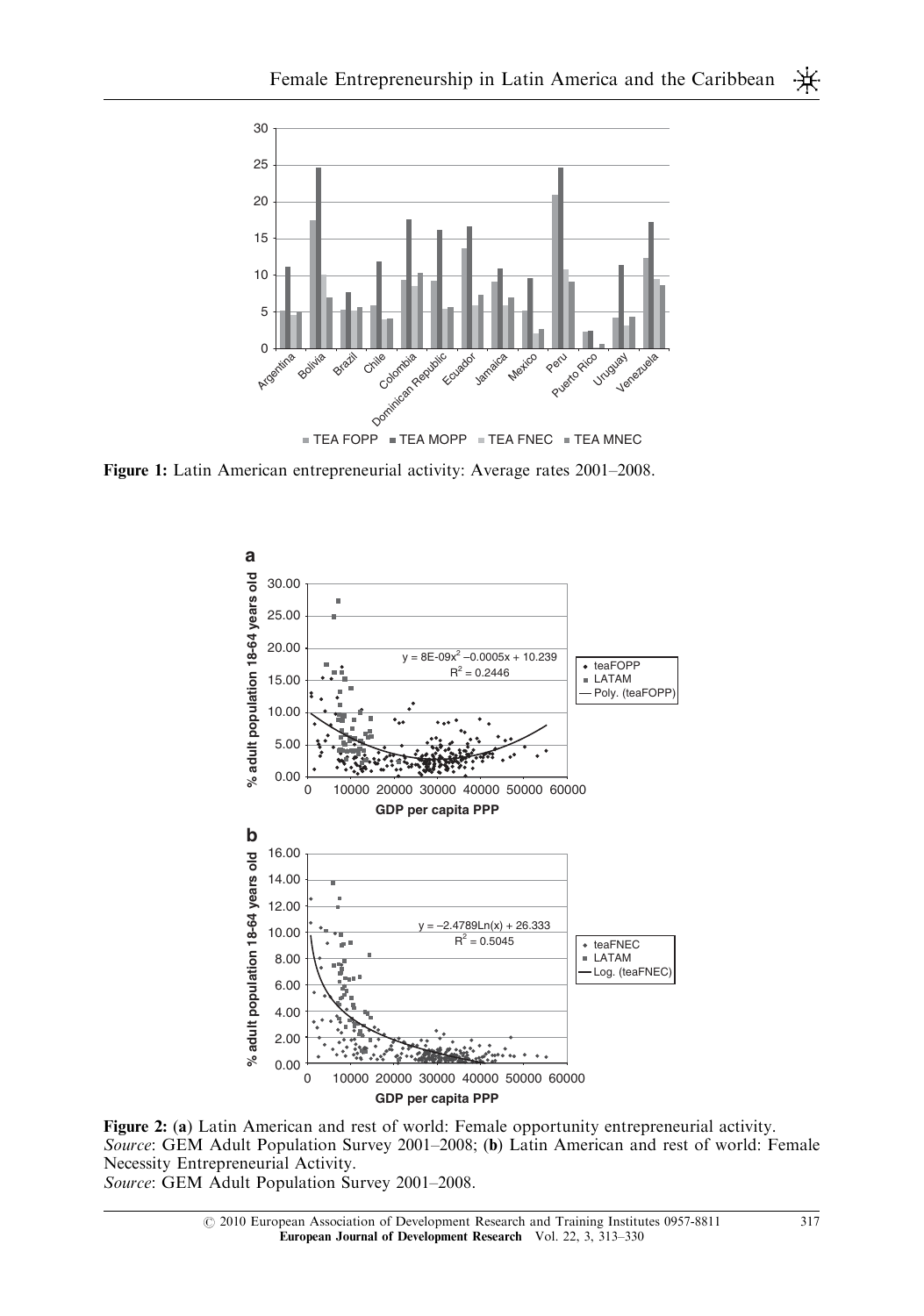#### Female Opportunity-Oriented Entrepreneurship

Using our proposal model and testing different specifications, as observed in Figure 2(a), the quadratic model has the best statistical fit (adjusted  $R^2$  values) and specification (see note 4). As *GDP* and *CI* are highly correlated (0.781), we use a separate model for each variable:

$$
FOPP_{it} = a + b_1 GDP_{it} + b_2 GDP_{it}^2 + c_1 GDP \times HINCOME_{it}
$$
  
+ 
$$
c_2 GDP^2 \times HINCOME_{it} + dLATAM + e_{it}
$$
 (1)

$$
FOPP_{it} = a + b_1 CI_{it} + b_2 CI_{it}^2 + c_1 CI \times HINCOME_{it}
$$
  
+ 
$$
c_2 CI^2 \times HINCOME_{it} + dLATAM + e_{it}
$$
 (2)

For pooling, model regressions were estimated using Ordinary Least Squares (OLS). The panel data utilizes fixed and random effects Generalized Least Square (GLS) with and without autoregressions. The autoregressive models were more robust. Within these, we chose the fixed effects model because our Hausman test does not reject the null hypothesis that the random effects are more efficient than those estimated by the consistent fixed effects. To estimate panel data, we only consider countries with more than two observations. The panel data model includes year controls.

As prior research indicates that opportunity-based entrepreneurial activity has a positive effect on economic growth (Van Stel *et al*, 2005), our models may be endogenous on the regressors GDP per capita and CI. Thus, we perform a residual-based form of the Hausman test in equations (1) and (2) that is asymptotically equivalent to the original Hausman test (Wooldridge, 2002), and involves estimating an auxiliary regression for GDP, GDP  $\times$  HINCOME, CI and CI  $\times$  HINCOME on a constant, and regressor specific instruments. We use dummies for the country, year and location (that is, Latin America or not). The regressions GDP and CI on FOPP, including the residuals from the auxiliary regression for GDP and CI as additional explanatory variables, are then estimated by OLS. The statistical significance of the coefficient associated with the residuals is evaluated. If that parameter is not statistically significant, then the Hausman test does not reject the hypothesis of exogeneity of the regressor. The coefficients associated with the residuals have  $P$ -values  $> 0.10$ , which indicates that there are no endogeneity problems with *GDP* and *CI*. See Tables 1(a) and (b) for the results.

In the OLS estimation model (a),  $GDP$  is significant and negative and  $GDP$  squared is significant and positive.  $GDP \times HINCOME$  is significant and positive and  $GDP$  squared  $\times$  HINCOME is significant and negative. The LATAM control variable is significant and positive. The coefficients confirm the expected U-curve relationship. For more developed countries (HINCOME moderate controls), the U-curve is less pronounced owing to the inclusion of the coefficients from  $GDP + GDP \times HINCOME$  and  $GDP^{2} + GDP^{2} \times HINCOME$ . As shown in Table 1(b) (GLS estimation), GDP and GDP squared and HINCOME controls are not significant. However, the LATAM coefficients in GDP and CI estimations (3.79 and 7.33, respectively) confirm that Latin American female entrepreneurs (and also women in other developing countries) have relatively higher rates of entrepreneurship (Bosma *et al*, 2008), although not necessarily of 'high quality.' In both OLS and GLS estimations, the models with CI and HINCOME controls are not significant, meaning that there are no significant differences among groups of countries regarding the relationship between FOPP and competitiveness. The LATAM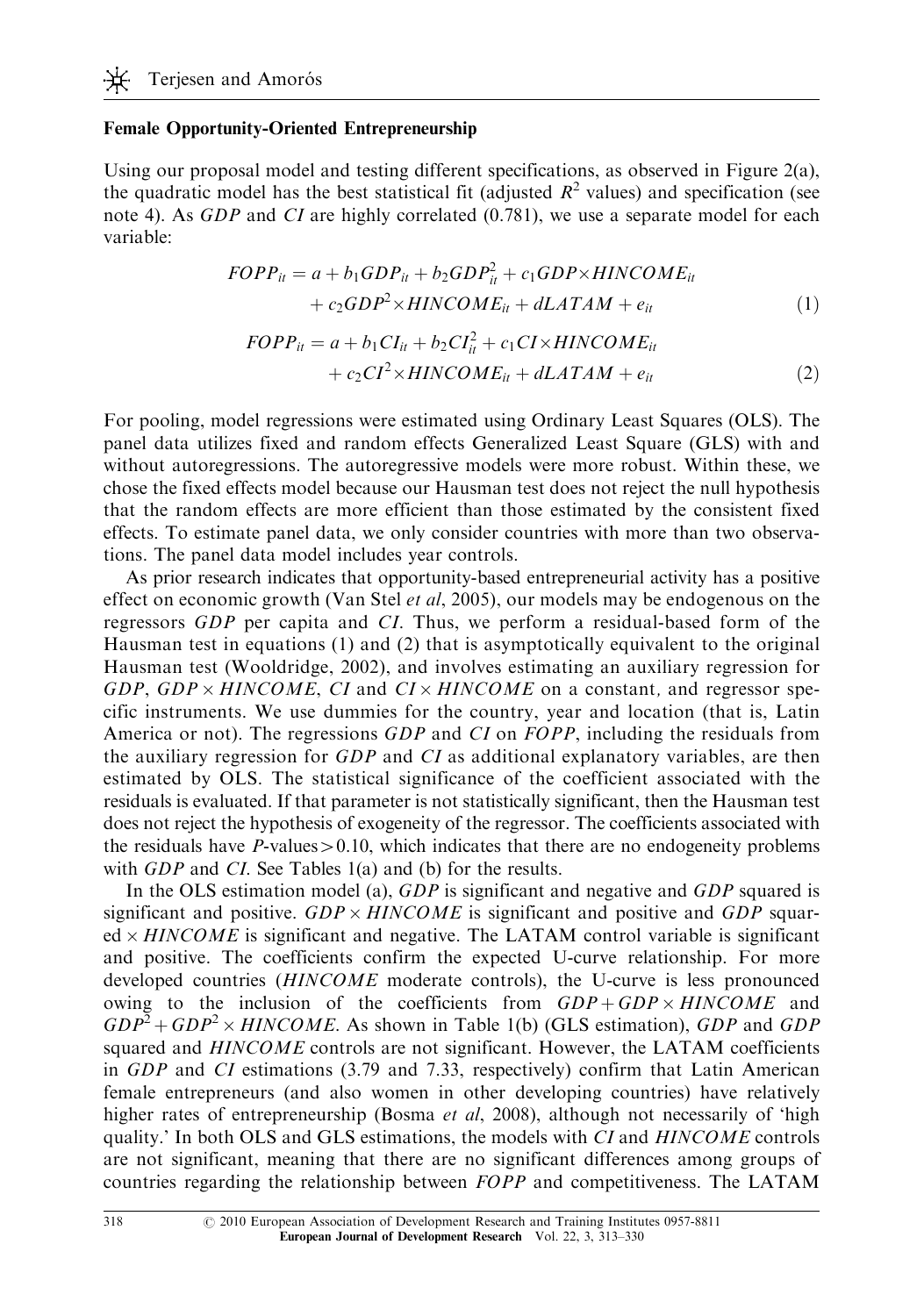|                                                         | Model a           | Model b        |
|---------------------------------------------------------|-------------------|----------------|
| (a) Pool data using OLS                                 |                   |                |
| GDP per capita                                          | $-7.75E^{-04***}$ |                |
|                                                         | $(-7.13)$         |                |
| GDP per capita, squared                                 | $1.52E^{-08***}$  |                |
|                                                         | (5.50)            |                |
|                                                         | $3.03E^{-04***}$  |                |
|                                                         | (3.95)            |                |
| $GDP$ per capita, squared $\times HINCOME$              | $-7.68E^{-09***}$ |                |
| CI                                                      | $(-3.08)$         | $-20.98***$    |
|                                                         |                   | $(-2.76)$      |
| CI squared                                              |                   | $2.36^{8***}$  |
|                                                         |                   | (2.63)         |
| $CI \times HINCOME$                                     |                   | 1.27           |
|                                                         |                   | (0.00)         |
| <i>CI</i> , squared $\times$ <i>HINCOME</i>             |                   | $-0.33$        |
|                                                         |                   | $(-0.98)$      |
| <b>LATAM</b>                                            | $3.79***$         | 3.38***        |
|                                                         | (6.73)            | (5.30)         |
| Constant                                                | $10.39***$        | 50.41 ***      |
|                                                         | (12.21)           | (3.14)         |
| Adjusted $R^2$                                          | 0.34              | 0.25           |
| F                                                       | 32.24***          | 20.25***       |
| <b>Observations</b>                                     | 292               | 289            |
| (b) Panel data using $GLS$ and fix effects <sup>a</sup> |                   |                |
| $GDP$ per capita                                        | 3.05E-05          |                |
|                                                         | (0.13)            |                |
| GDP per capita, squared                                 | $-1.18E-09$       |                |
|                                                         | $(-0.37)$         |                |
| GDP per capita $\times$ HINCOME                         | $-4.46E-05$       |                |
|                                                         | $(-0.42)$         |                |
| GDP per capita, squared $\times$ HINCOME                | 1.40E-09          |                |
|                                                         | (0.51)            |                |
| CI                                                      |                   | $-9.87*$       |
|                                                         |                   | $(-1.71)$      |
| CI, squared                                             |                   | $1.10*$        |
| CI × HINCOME                                            |                   | (1.66)<br>2.01 |
|                                                         |                   | (1.35)         |
| <i>CI</i> , squared $\times$ <i>HINCOME</i>             |                   | $-0.40$        |
|                                                         |                   | $(-1.37)$      |
| <b>LATAM</b>                                            | $7.33***$         | 8.56***        |
|                                                         | (3.90)            | (4.86)         |
| Constant                                                | 5.28***           | 24.77 **       |
|                                                         | (4.81)            | (2.04)         |
| Adjusted $R^2$                                          | 0.83              | 0.83           |
| F                                                       | 25.57***          | 20.97***       |
| Observations                                            | 264               | 264            |
|                                                         |                   |                |

Table 1: Estimation results of female opportunity entrepreneurial dynamics and competitiveness and economic growth rates (2001–2008)

a Controls for each year were performed but do not appear in the table as the differences across years are not statistically significant.

Absolute t-values in parentheses.

\*Significant at 0.10 level; \*\*significant at 0.05 level; \*\*\*significant at 0.01 level.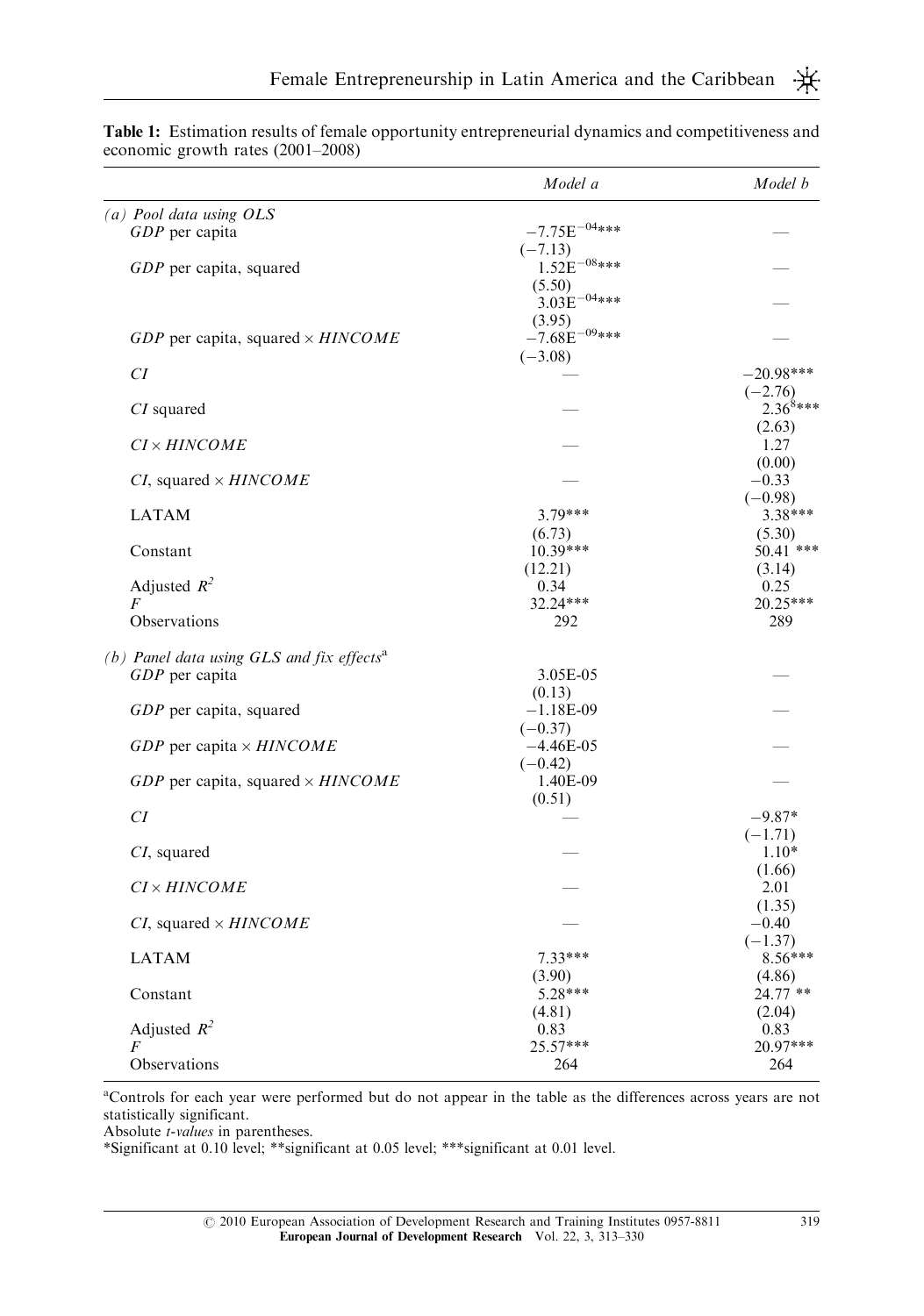control variable is significant and positive, confirming that Latin American countries have higher entrepreneurship rates. However, when Latin American countries achieve more competitiveness, many female entrepreneurs 'migrate' to other activities, for example leaving business ownership or self-employment to become employees of a firm. When competitiveness rises further, as in the case of the most developed countries, more people (including women) return to entrepreneurship activities (Acs and Amorós, 2008).

#### Female Necessity-Oriented Entrepreneurship

Next we explored female necessity entrepreneurship rates. In this model, we also verify linear, logarithmic and inverse relations specifications, as well as the quadratic specification. As observed in Figure 2(b), the logarithmic model has the best statistical fit (adjusted  $R<sup>2</sup>$  values) and specification (see note 4). The logarithmic (log) models are:

$$
FNEC_{it} = a + b\log(GDP)_{it} + c\log(GDP) \times HINCOME_{it}
$$
  
+  $dLATAM + e_{it}$  (3)

$$
FNEC_{it} = a + b\log(CI)_{it} + c\log(CI) \times HINCOME_{it}
$$
  
+  $dLATAM + e_{it}$  (4)

We also performed endogeneity tests on the FNEC models. The coefficients associated with the residuals have  $P$ -values  $> 0.10$ , which indicates that there are no endogeneity problems with GDP and CI. The results are shown in Table 2 (a) and (b). Both estimation procedures and models confirm significant negative effects of GDP per capita and CI on FNEC rates. LATAM is positively related to FNEC whereas  $GDP \times HINCOME$  is positive and  $CI \times HINCOME$  is negatively related, both significant. These relationships confirm that, for Latin American and other low- and middle-income countries, the degree of competitiveness does not have the same effect of 'reducing' necessity-based female entrepreneurial activities.

## Ratio between Opportunity and Necessity for Female Entrepreneurs

As the dependent variable is a ratio, we use a linear model:

$$
FRATIO_{it} = a + bGDP_{it} + cGDP \times HINCOME_{it} + dLATAM + e_{it}
$$
 (5)

$$
FRATIO_{it} = a + bCI_{it} + cCI \times HINCOME_{it} + dLATAM + e_{it}
$$
(6)

The results are shown in Tables 3 (a) and (b). The OLS models show that LATAM and HINCOME moderators are not significant. The fixed effect estimation on the CI model LATAM is negative and significant. Latin American necessity-based female entrepreneurs have a large share of total female activity, with the FNEC rate often exceeding the FOPP rate.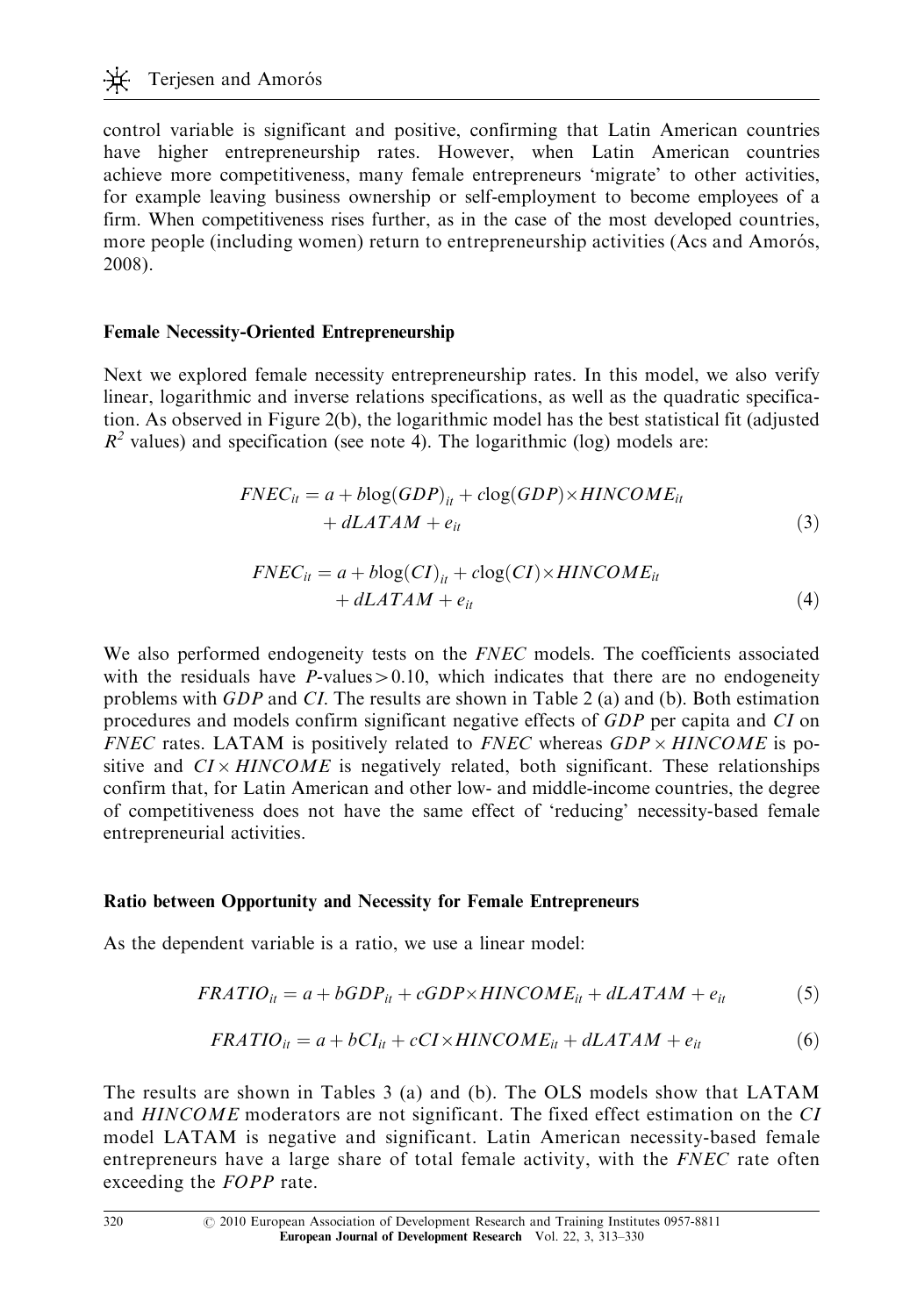|                                                         | Model a     | Model b     |
|---------------------------------------------------------|-------------|-------------|
| (a) Pool data using OLS                                 |             |             |
| log GDP per capita                                      | $-2.44***$  |             |
|                                                         | $(-11.63)$  |             |
| $log GDP$ per capita $\times HINCOME$                   | $0.10***$   |             |
|                                                         | (3.21)      |             |
| log CI                                                  |             | $-4.73***$  |
|                                                         |             | $(-3.98)$   |
| $log CI \times HINCOME$                                 |             | $-0.48**$   |
|                                                         |             | $(-2.27)$   |
| <b>LATAM</b>                                            | $3.07***$   | $2.82***$   |
|                                                         | (10.74)     | (8.47)      |
| Constant                                                | $22.81***$  | $9.24***$   |
|                                                         | (12.94)     | (5.22)      |
| Adjusted $R^2$                                          | 0.64        | 0.53        |
| F                                                       | $175.62***$ | $108.12***$ |
| Observations                                            | 292         | 289         |
| (b) Panel data using $GLS$ and fix effects <sup>a</sup> |             |             |
| log GDP per capita                                      | $-5.41***$  |             |
|                                                         | $(-4.18)$   |             |
| $\log GDP$ per capita $\times HINCOME$                  | 0.03        |             |
|                                                         | (0.48)      |             |
| log CI                                                  |             | $-1.71$     |
|                                                         |             | $(-1.00)$   |
| $log CI \times HINCOME$                                 |             | 0.11        |
|                                                         |             | (0.37)      |
| <b>LATAM</b>                                            | $15.14***$  | $7.29$ ***  |
|                                                         | (7.25)      | (8.99)      |
| Constant                                                | 44.99***    | $4.38***$   |
|                                                         | (4.95)      | (1.76)      |
| Adjusted $R^2$                                          | 0.86        | 0.85        |
| F                                                       | $32.7***$   | 30.04***    |
| Observations                                            | 264         | 264         |

Table 2: Estimation results of female necessity entrepreneurial rates and competitiveness and economic growth rates (2001–2008)

a Controls for each year were performed but do not appear in the table as the differences across years are not statistically significant.

Absolute *t*-values in parentheses.

\*Significant at 0.10 level; \*\*significant at 0.05 level; \*\*\*significant at 0.01 level.

## Discussion: Impact on Economic Development

Women's share of entrepreneurship in Latin America lags behind more advanced nations in Europe, North America and Asia (Amorós and Pizarro, 2007a; Allen et al, 2008). Latin American female entrepreneurship is diverse and covers almost all sectors of the economy. However, gender differences are still important, especially when we measure available incentives for getting started. Generally in Latin America there is gender inequity with respect to entrepreneurship. Opportunities and incentives are unfavorable for women to begin businesses, even when women possess the abilities and knowledge, and a favorable perception of entrepreneurship (Amorós and Pizarro, 2007a). Furthermore, women start firms in industry sectors such as retail and on a small scale. For example, in Chile, 96 per cent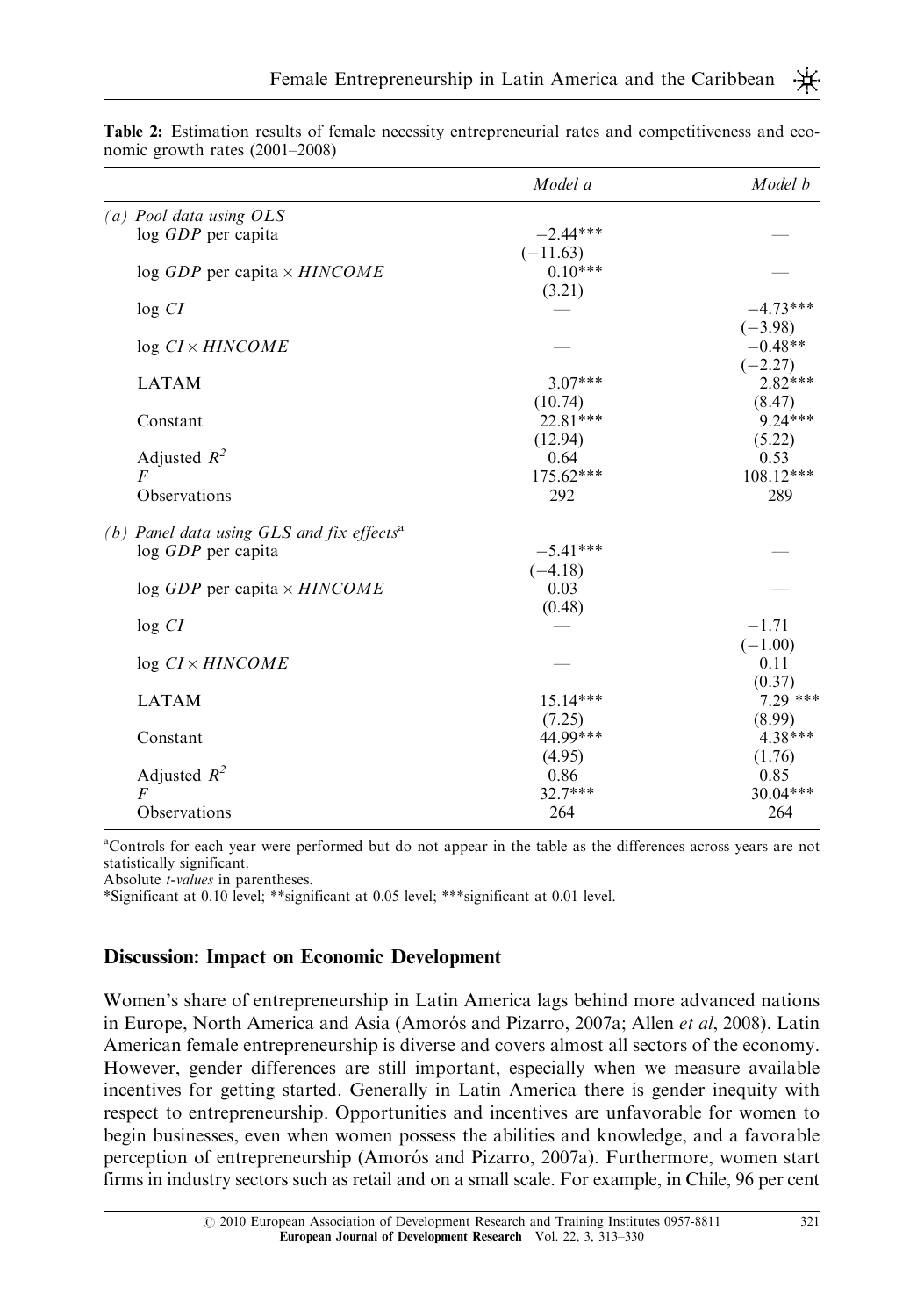|                                                       | Model a         | Model b     |
|-------------------------------------------------------|-----------------|-------------|
| (a) Pool data using OLS                               |                 |             |
| $GDP$ per capita                                      | $2.23E^{-04**}$ |             |
|                                                       | (2.53)          |             |
| $GDP$ per capita $\times HINCOME$                     | 1.88E-06        |             |
|                                                       | $-0.28$         |             |
| CI                                                    |                 | $3.80***$   |
|                                                       |                 | (3.51)      |
| $C I \times HINCOME$                                  |                 | 0.26        |
|                                                       |                 | (0.96)      |
| <b>LATAM</b>                                          | $-0.76$         | $-0.20$     |
|                                                       | $(-0.62)$       | $(-0.16)$   |
| Constant                                              | 0.29            | $-13.21***$ |
|                                                       | (0.24)          | $(-2.84)$   |
| Adjusted $R^2$                                        | 0.18            | 0.18        |
| $\overline{F}$                                        | $21.30***$      | 20.47***    |
| Observations                                          | 291             | 288         |
| (b) Panel data using GLS and fix effects <sup>a</sup> |                 |             |
| $GDP$ per capita                                      | $6.62E-06$      |             |
|                                                       | (0.20)          |             |
| GDP per capita $\times$ HINCOME                       | 8.85E-05        |             |
|                                                       | $(-0.89)$       |             |
| CI                                                    |                 | $-2.18$     |
|                                                       |                 | $(-0.86)$   |
| $CI \times HINCOME$                                   |                 | $-0.45$     |
|                                                       |                 | $(-0.65)$   |
| <b>LATAM</b>                                          | $-15.76$        | $-16.72**$  |
|                                                       | $(-1.22)$       | $(-2.2)$    |
| Constant                                              | 14.40           | $24.4*$     |
|                                                       | (0.89)          | (1.70)      |
| Adjusted $R^2$                                        | 0.33            | 0.33        |
| $\overline{F}$                                        | $3.51***$       | $3.53***$   |
| Observations                                          | 263             | 263         |

Table 3: Estimation results of female ratio opportunity/necessity entrepreneurial rates and competitiveness and economic growth rates (2001–2008)

a Controls for each year were performed but do not appear in the table as the differences across years are not statistically significant.

Absolute *t-values* between parentheses.

\*Significant at 0.10 level; \*\*significant at 0.05 level; \*\*\*significant at 0.01 level.

of women's businesses are self-employment initiatives or have fewer than five employees (Amorós and Pizarro, 2007b). Only 13 per cent of female entrepreneurs expect that their company or business will grow considerably during the next 5 years. These findings underscore the relatively lower industrial productivity of many Latin American new ventures (self-employment) compared to their counterparts in developed economies (Fajnzylber et al, 2006).

In this context, formal and informal institutions may play an important role in improving the quality and quantity of female entrepreneurs. In the general social context in Latin America, it is commonly thought that a firm managed by a woman is a supplementary activity (that is, an 'extension of the family'). However, many Latin American women, in addition to fulfilling the traditional family role, are developing entrepreneurial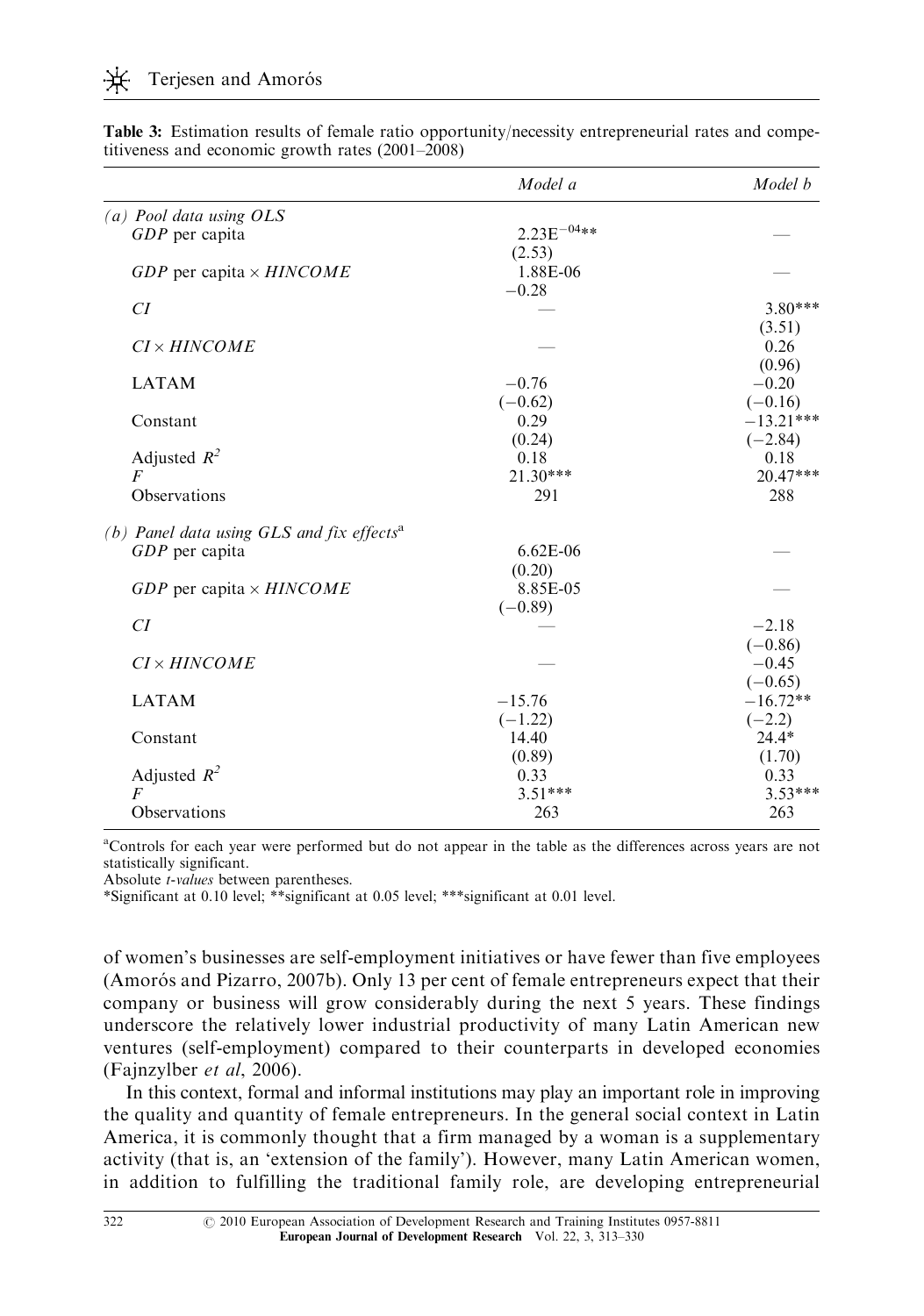activities. Latin American women's roles are becoming more relevant in economic terms as employees and as potential new job creators. This is mainly a result of the growing participation of women in the workforce and the consequent changes in family organizations.

In this exploratory study, we have attempted to advance our understanding of the characteristics and drivers of women's entrepreneurship in Latin America. Our preliminary results are useful for the fields of gender and entrepreneurship. Furthermore, this study may be of interest to public, educational and social institutions managing policies, programs or initiatives to encourage and support women's entrepreneurship. Women's entrepreneurship, particularly when focused on high-value-added activities, is fundamental to social and economic progress in developing countries. We suggest that policy makers encourage female entrepreneurship, particularly opportunity-based, providing incentives for women to start high-value-added ventures. We hope this study contributes additional knowledge on the dynamics of female entrepreneurs in Latin America, thus enhancing our understanding of new venture creation.

Going forward, there are multiple directions for future research. First, future research could utilize other methods to investigate Latin American opportunity- and necessitybased entrepreneurship and their drivers. Multi-level methodology using the GEM data set enables researchers to understand individual as well as institutional factors (for example, Elam and Terjesen, 2010). Qualitative approaches such as field research, action research, ethnographies and comparative case studies provide rich descriptions of the processes and experiences of female entrepreneurs. A second promising direction for further enquiry is the exploration of diverse theories. An excellent example is Browne's (2001) study of the impact of colonial legacies on female entrepreneurship in the Caribbean countries of Puerto Rico, Martinique and Barbados. Third, researchers' energies should be devoted to pragmatic, pressing issues. For example, Latin American countries have experienced global economic crises (for example, Argentina 1999–2002; all of Latin American 2009 present) and catastrophic events (for example, Chilean earthquake 2010). Future researchers could ask questions such as: How do crises impact female entrepreneurial activity? And what role do female entrepreneurs play in rebuilding after a crisis?

## Acknowledgement

We are grateful to the GEM Consortium and Niels Bosma for the use of the data. All errors are our own.

## **Notes**

- 1. The GEM project is an annual population-representative survey that measures entrepreneurship activities, and includes 4 billion of the estimated 6.3 billion world population. GEM data is used by the Organisation for Economic Co-operation and Development, the Economist and numerous other outlets for comparative entrepreneurship studies.
- 2. GEM's definition of entrepreneurial activity is the share of adults (aged 18–64 years) in the population who are either actively involved in starting a new business or in managing a business that is less than 42 months old.
- 3. By Latin America, we refer to Latin American and Caribbean countries.
- 4. We performed a series of Akaike tests and Schwarz tests for different model specifications. Previous empirical studies show that GEM's Total Entrepreneurial Activity (TEA) and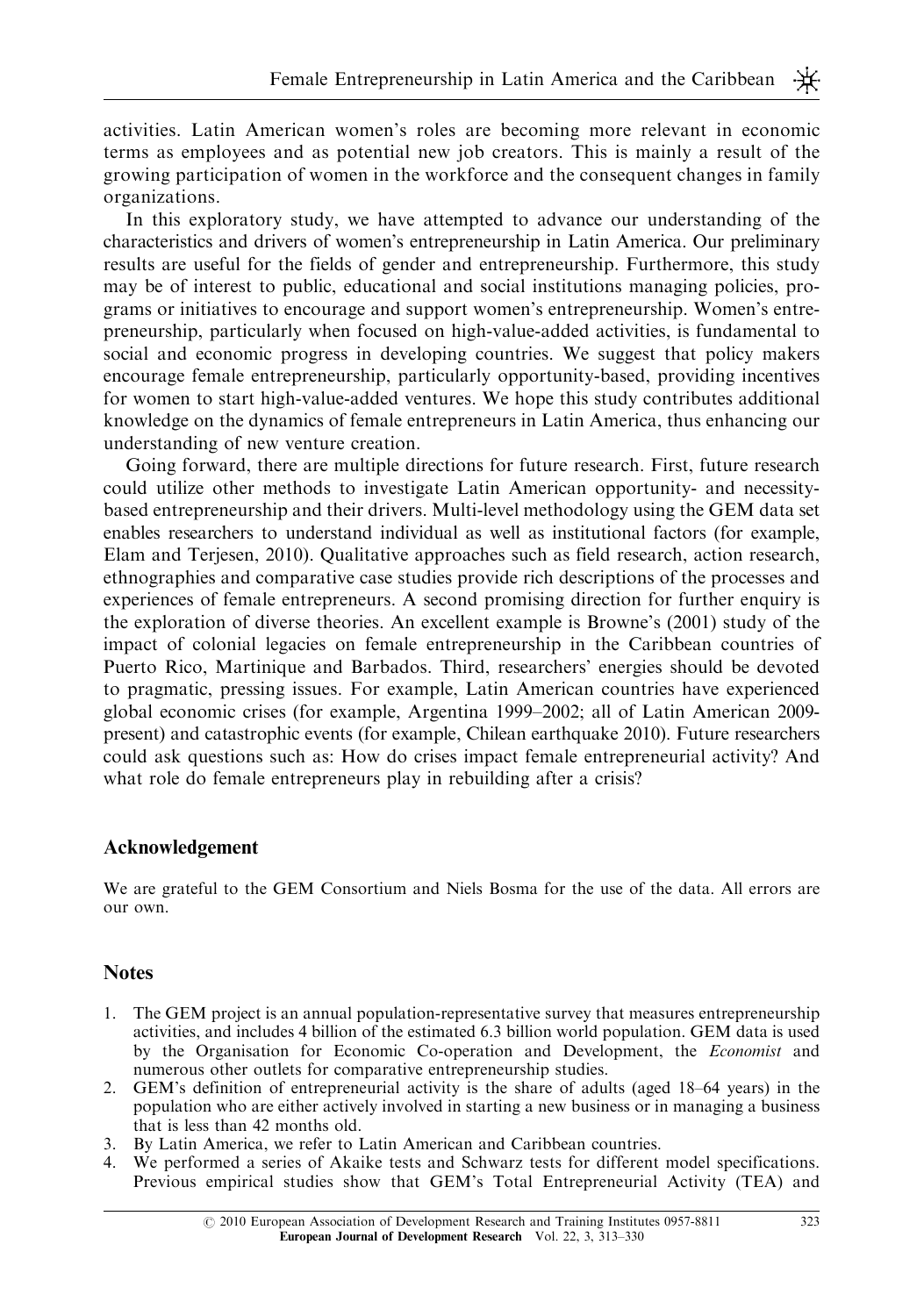opportunity-driven rates follow a quadratic specification 'U-shape' (see Wennekers et al, 2005; Acs and Amorós, 2008). This model is less restricted than linear or logarithmic models. For necessity-based rates, we used a logarithmic model because our hypothesis is that the relationship between female necessity-based entrepreneurs (FNEC) and economic or competitive performance is negative following the 'L-Shape' path (see also Acs and Amorós, 2008).

- 5. This may explain why the inclusion of a set of dummies for each country in preliminary models for entrepreneurial dynamics as a function of CI induces substantial collinearity in the estimation.
- 6. The Global CI was developed by World Economic Forum's Global Competitiveness Programme and conducted by Professor Xavier Sala-i-Martin. The Global CI uses Porter's competitiveness stages to determine three sub-indexes based on the nine pillars: Basic requirements sub-index (Stage 1: factor-driven): Institutions (pillar 1), Infrastructure (pillar 2), Macroeconomic (pillar 3), Health and basic education (pillar 4). *Efficiency enhancers sub-index (Stage 2: efficiency-driven)*: Higher education and training (pillar 5), Market efficiency (pillar 6), Technological readiness (pillar 7). Innovation and sophistication factor sub-index (Stage 3: innovation-driven): Business sophistication (pillar 8), Innovation (pillar 9). With these concepts, Global CI uses the model of developmental stages by weighing each sub-index differently, depending on a country's development stage. Latin American and Caribbean countries are weighted on basic requirements and efficiency enhancers.
- 7. The International Monetary Fund's World Economic and Financial Surveys and World Economic Outlook Database are available at http://www.imf.org/external/pubs/ft/weo/2009/01/ weodata/index.aspx.

#### **References**

- Acs, Z.J. and Amorós, J.E. (2008) Entrepreneurship and competitiveness dynamics in Latin America. Small Business Economics 31(3): 305-322.
- Acs, Z.J., Desai, S. and Klapper, L.F. (2008) What does 'entrepreneurship' data really show? Small Business Economics 31(3): 265–281.
- Allen, E., Elam, A., Langowitz, N. and Dean, M. (2008) The Global Entrepreneurship Monitor (GEM) 2007 Report on Women and Entrepreneurship. Babson Park, MA – New York: Babson College and Baruch College.
- Amorós, J.E. and Cristi, O. (2008) Longitudinal analysis of entrepreneurship and competitiveness dynamics in Latin America. International Entrepreneurship and Management Journal 4(4): 381–399.
- Amorós, J.E. and Pizarro, O. (2007a) Women entrepreneurship context in Latin America: An exploratory study in Chile. In: M.R. Markovic (ed.) The Perspective of Women's Entrepreneurship in the Age of Globalization. Charlotte, NC: Information Age Publishing, pp. 107–126.
- Amorós, J.E. and Pizarro, O. (2007b) Emprendimiento Femenino en Chile: Derribando Mitos. In: P. Cortes (ed.) Emprendimiento e Innovación en Chile. Santiago, Chile: Ediciones Universidad del Desarrollo, pp. 129–147.
- Bosma, N., Jones, K., Autio, E. and Levie, J. (2008) Global Entrepreneurship Monitor, 2007 Executive Report. Wellesley, MA; London, UK: Babson College, London Business School.
- Bosma, N. and Levie, J. (2010) Global Entrepreneurship Monitor, 2009 Executive Report. Wellesley, MA: Babson College.
- Browne, K. (2001) Female entrepreneurship in the Caribbean: A multisite, pilot investigation of gender and work. Human Organization 60(4): 326-342.
- Carter, N.M., Gartner, W.B., Shaver, K.G. and Gatewood, E.J. (2003) The career reasons of nascent entrepreneurs. Journal of Business Venturing 18(1): 13–39.
- Center for Women's Business Research. (2010) Key Facts about Women Owned Businesses. Silver Spring, MD: Center for Women's Business Research.
- Elam, A.B. and Terjesen, S. (2010) Institutional logics. *European Journal of Development Research*, (forthcoming).
- Fajnzylber, P., Maloney, W. and Montes Rojas, G. (2006) Microenterprise dynamics in developing countries: How similar are they to those in the industrialized world? Evidence from Mexico. The World Bank Economic Review 20(3): 389–418.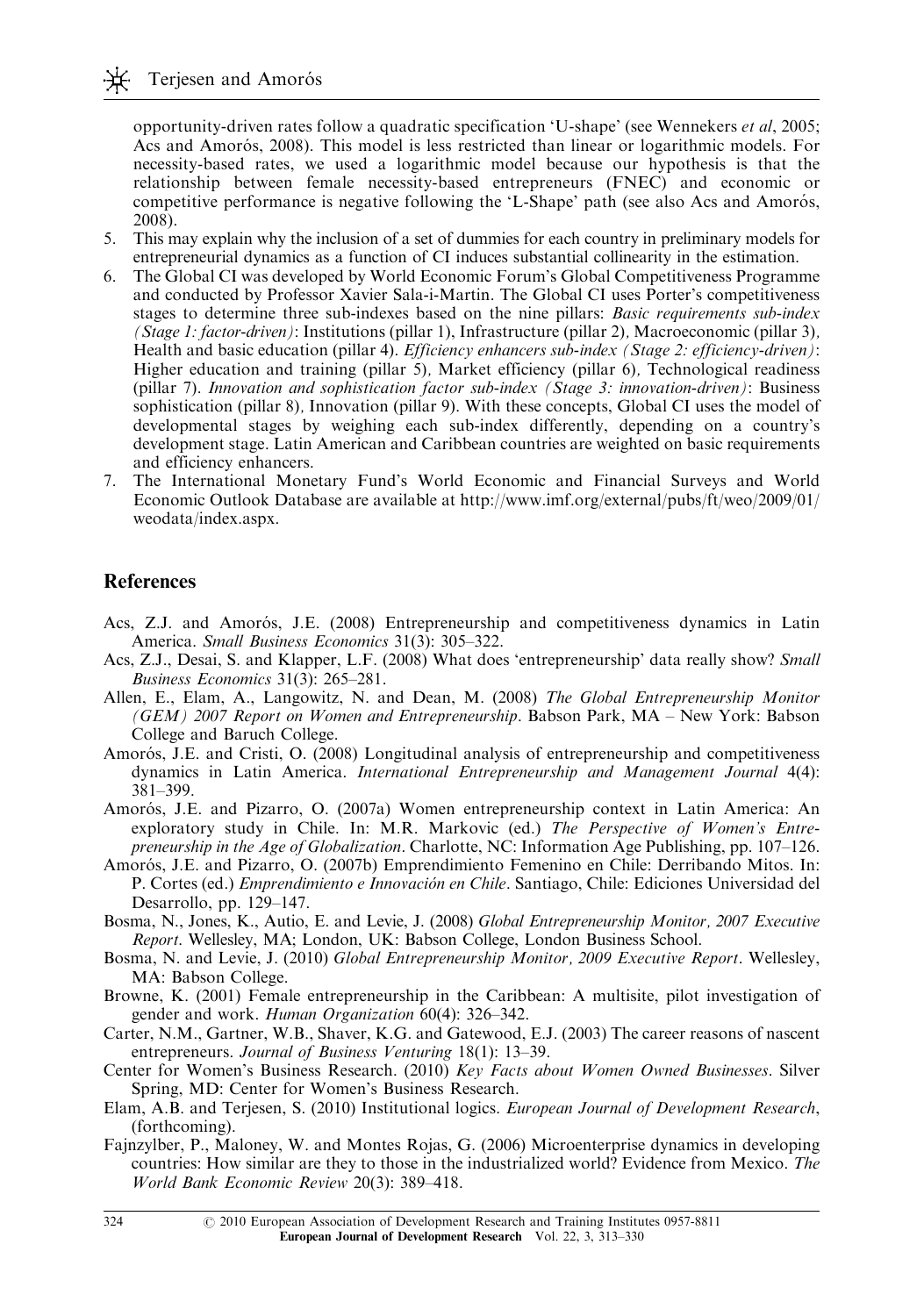- Feldman, D.C. and Bolino, M.C. (2000) Career patterns of the self-employed: Career motivations and career outcomes. Journal of Small Business Management 38(3): 53–67.
- Hessels, J., van Gelderen, M. and Thurik, R. (2008) Entrepreneurial aspirations, motivations and their drivers. Small Business Economics 31(3): 323–339.
- Kolvereid, L. (1996) Organizational employment versus self-employment: Reasons for career choice intentions. Entrepreneurship Theory and Practice 20(3): 23–31.
- McArthur, J.W. and Sachs, J.D. (2002) The growth competitiveness index: Measuring technological advancement and the stages of development. In: M.E Porter, J.D. Sachs et al (eds.) The Global Competitiveness Report 2001–2002. New York: Oxford University Press.
- Minniti, M., Allen, E. and Langowitz, N. (2006) Global Entrepreneurship Monitor, 2005. Report on Women and Entrepreneurship. Babson Park, MA: Babson College and the London Business School.
- Reynolds, P., Bosma, N., Autio, E., Hunt, S., Bono, N.D. and Servais, I. (2005) Global Entrepreneurship Monitor: Data collection design and implementation 1998–2003. Small Business Economics 24(3): 205–231.
- Sala-i-Martin, X. and Artadi, E.V. (2004) The global competitiveness index. In: M. Porter, K. Schwab, X. Sala-i-Martin and A. López-Claros (eds.) The Global Competitiveness Report 2004–2005. New Hampshire: Palgrave Macmillan, pp. 51–80.
- Shane, S. and Venkataraman, S. (2000) The promise of entrepreneurship as a field of research. Academy of Management Journal 25: 217–226.
- Terjesen, S., Elam, A.B. and Brush, C.G. (forthcoming) Gender and new venture creation. In: K. Hindle and K. Klyver (eds.) Handbook of Research Into New Venture Creation. Northampton, MA: Edward Elgar.
- Van Stel, A., Carree, M. and Thurik, R. (2005) The effect of entrepreneurial activity on national economic growth. Small Business Economics 24(3): 311-321.
- Verheul, I., Van Stel, A. and Thurik, R. (2006) Explaining female and male entrepreneurship at the country level. Entrepreneurship  $\&$  Regional Development 18(2): 151–183.
- Weeks, J.R. and Seiler, D. (2001) Women's Entrepreneurship in Latin America: An Exploration of Current Knowledge. Inter-American Development Bank. Sustainable Development Department Technical Paper Series MSM-111.
- Wennekers, S., van Stel, A., Thurik, R. and Reynolds, P.D. (2005) Nascent entrepreneurship and the level of economic development. Small Business Economics 24(3): 293–309.
- Wooldridge, J. (2002) Econometric Analysis of Cross Section and Panel Data. Cambridge, MA: The MIT Press.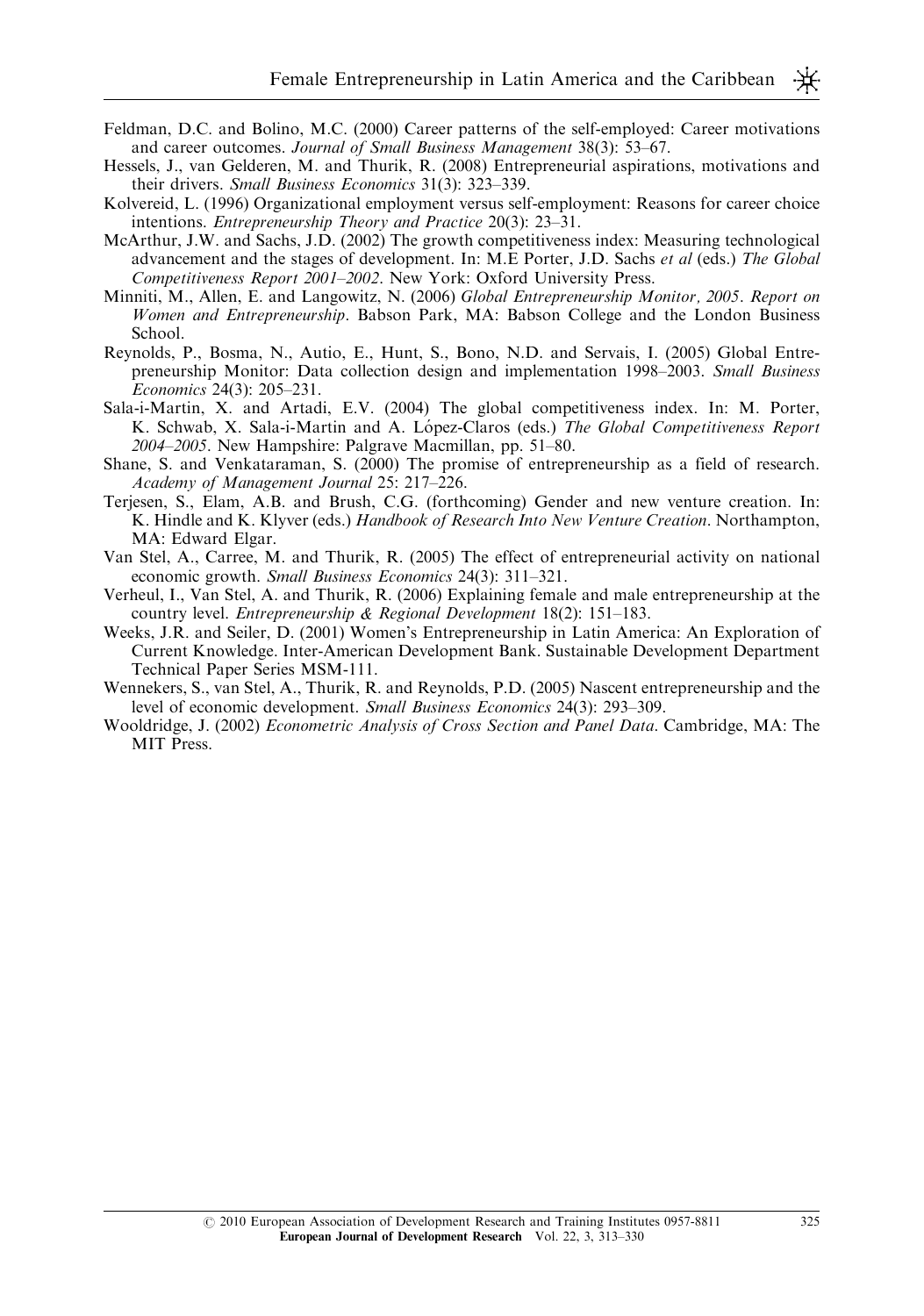| đ٢ |
|----|
|    |
|    |
|    |
|    |
|    |
|    |
|    |
|    |

| r,<br>г<br>۴ |  |
|--------------|--|
| Ť.<br>ŗ,     |  |

| $\ddot{\phantom{a}}$ |  |
|----------------------|--|
|                      |  |
|                      |  |
|                      |  |
|                      |  |
|                      |  |
|                      |  |
|                      |  |
|                      |  |
|                      |  |
|                      |  |
|                      |  |
|                      |  |
|                      |  |
|                      |  |
|                      |  |
|                      |  |
|                      |  |
|                      |  |
| -------------        |  |
|                      |  |
|                      |  |
|                      |  |
|                      |  |
|                      |  |
|                      |  |
|                      |  |
|                      |  |
|                      |  |
|                      |  |
|                      |  |
| $\overline{a}$       |  |
|                      |  |
| a se alaal astuan    |  |
|                      |  |
| $\frac{1}{2}$        |  |
|                      |  |
|                      |  |
|                      |  |
| ;                    |  |
|                      |  |
|                      |  |
|                      |  |
|                      |  |
|                      |  |
|                      |  |
|                      |  |
|                      |  |
|                      |  |
|                      |  |
|                      |  |
|                      |  |
|                      |  |
|                      |  |
|                      |  |
|                      |  |
|                      |  |
|                      |  |
|                      |  |
|                      |  |
| $\sim$ $\sim$ $\sim$ |  |
|                      |  |
|                      |  |
|                      |  |
|                      |  |
|                      |  |
|                      |  |
|                      |  |
|                      |  |
|                      |  |
|                      |  |
|                      |  |
|                      |  |
|                      |  |
|                      |  |
| I                    |  |
|                      |  |
|                      |  |
|                      |  |
|                      |  |
|                      |  |
|                      |  |
|                      |  |
|                      |  |
|                      |  |
| $\frac{1}{1}$        |  |

| Table A1: Countries included in                      |                |                          | global entrepreneurship monitor (2001-2008) |                          |                          |      |      |      |                |
|------------------------------------------------------|----------------|--------------------------|---------------------------------------------|--------------------------|--------------------------|------|------|------|----------------|
| Country                                              | <b>2001</b>    | 2002                     | 2003                                        | 2004                     | 2005                     | 2006 | 2007 | 2008 | <b>HINCOME</b> |
| Angola                                               |                |                          |                                             |                          |                          |      |      |      |                |
| Argentina                                            |                |                          |                                             |                          |                          |      |      |      |                |
| Australia                                            |                |                          |                                             |                          |                          |      |      |      |                |
| Austria                                              |                |                          |                                             |                          |                          |      |      |      |                |
| Belgium<br>Bolivia<br>Bosnia & Herzegovina<br>Brazil |                |                          |                                             |                          |                          |      |      |      |                |
|                                                      |                |                          |                                             |                          |                          |      |      |      |                |
|                                                      |                |                          |                                             |                          |                          |      |      |      |                |
|                                                      |                |                          |                                             |                          |                          |      |      |      |                |
|                                                      |                |                          |                                             |                          |                          |      |      |      |                |
|                                                      |                |                          |                                             |                          |                          |      |      |      |                |
|                                                      |                |                          |                                             |                          |                          |      |      |      |                |
| Canada<br>Chile<br>China<br>Colombia                 |                |                          |                                             |                          |                          |      |      |      |                |
|                                                      |                |                          |                                             | $\overline{a}$           |                          |      |      |      |                |
| Croatia<br>Czech Republic<br>Denmark                 | --     -   --- | $\overline{\phantom{a}}$ |                                             | $\overline{\phantom{a}}$ |                          |      |      |      |                |
|                                                      |                |                          | $\overline{\phantom{a}}$                    |                          | $\overline{\phantom{0}}$ |      |      |      |                |
| Dominican Republic                                   |                |                          |                                             |                          |                          |      |      |      |                |
| Ecuador                                              |                |                          |                                             |                          |                          |      |      |      |                |
|                                                      |                |                          |                                             |                          |                          |      |      |      |                |
| Egypt<br>Finland                                     |                |                          |                                             |                          |                          |      |      |      |                |
| France                                               |                |                          |                                             |                          |                          |      |      |      |                |
| Germany                                              |                |                          |                                             |                          |                          |      |      |      |                |
| Greece                                               |                |                          |                                             |                          |                          |      |      |      |                |
| Hong Kong SAR                                        |                |                          |                                             |                          |                          |      |      |      |                |
| Hungary                                              |                |                          |                                             |                          |                          |      |      |      |                |
|                                                      |                |                          |                                             |                          |                          |      |      |      |                |
| Iceland<br>India                                     |                |                          |                                             |                          |                          |      |      |      |                |
| Indonesia                                            |                |                          |                                             |                          |                          |      |      |      |                |
| $\operatorname{tran}$                                |                |                          |                                             |                          |                          |      |      |      |                |
| Ireland                                              |                |                          |                                             |                          |                          |      |      |      |                |
| Israel                                               |                |                          |                                             |                          |                          |      |      |      |                |

326 <sup>2010</sup> European Association of Development Research and Training Institutes 0957-8811 European Journal of Development Research Vol. 22, 3, 313–330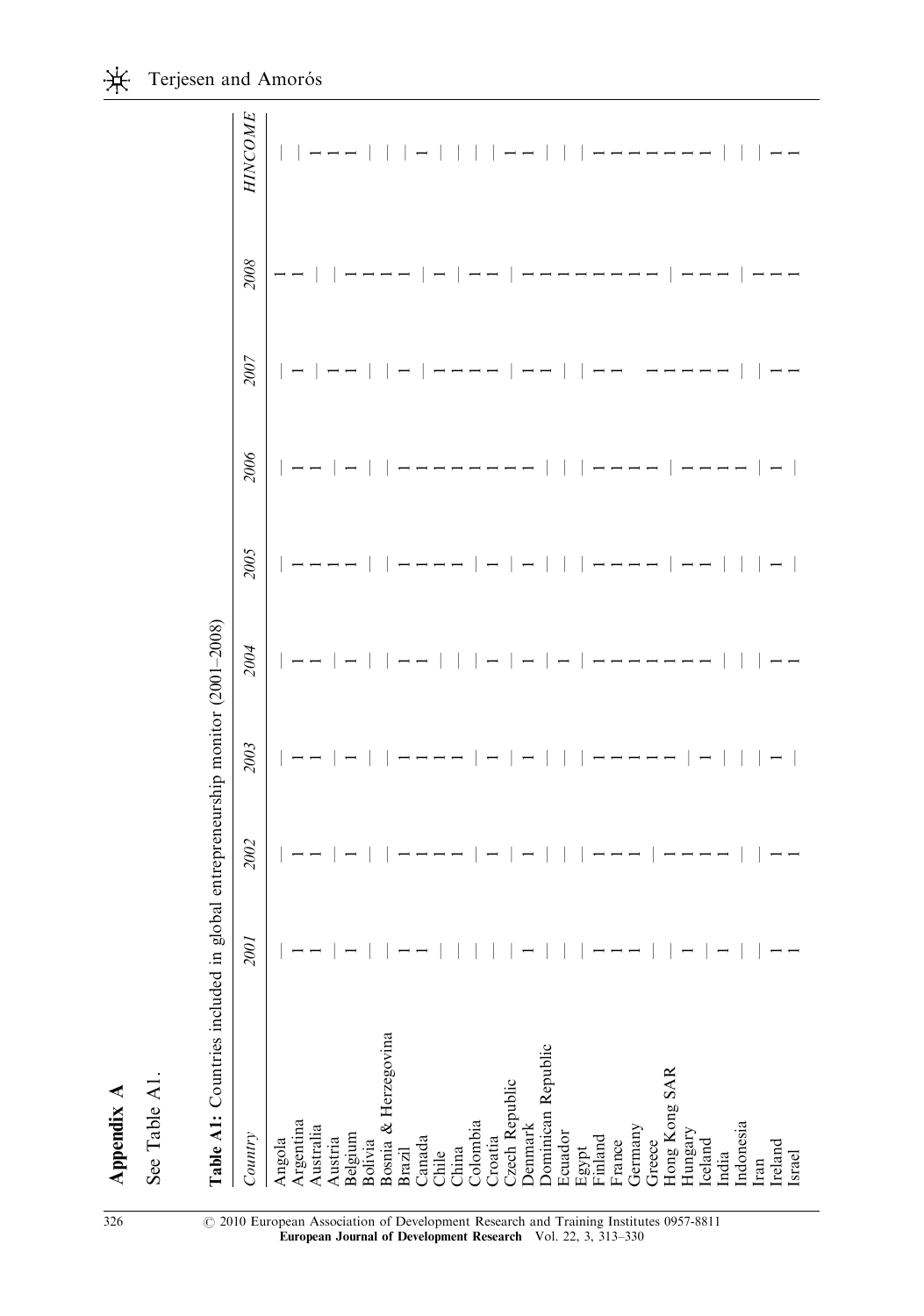|                                                                   |      |                      |       |        |           |                    |                            |        |      |                       |  |                         |         |        |        |  |                                       |       |        |             |        |          |        |        |                                        |               |         |           | Female Entrepreneurship in Latin America and the Caribbean K. |  |
|-------------------------------------------------------------------|------|----------------------|-------|--------|-----------|--------------------|----------------------------|--------|------|-----------------------|--|-------------------------|---------|--------|--------|--|---------------------------------------|-------|--------|-------------|--------|----------|--------|--------|----------------------------------------|---------------|---------|-----------|---------------------------------------------------------------|--|
| -         -         ---         ---   --   ----       ---       & |      |                      |       |        |           |                    |                            |        |      |                       |  |                         |         |        |        |  |                                       |       |        |             |        |          |        |        |                                        |               |         |           |                                                               |  |
| ---     ---   --   --         ---   ---         -     ---     3   |      |                      |       |        |           |                    |                            |        |      |                       |  |                         |         |        |        |  |                                       |       |        |             |        |          |        |        |                                        |               |         |           |                                                               |  |
|                                                                   |      |                      |       |        |           |                    |                            |        |      |                       |  |                         |         |        |        |  |                                       |       |        |             |        |          |        |        |                                        |               |         |           |                                                               |  |
|                                                                   |      |                      |       |        |           |                    |                            |        |      |                       |  |                         |         |        |        |  |                                       |       |        |             |        |          |        |        |                                        |               |         |           |                                                               |  |
| ---   -  ----        ------ -   -- - <mark>×</mark>               |      |                      |       |        |           |                    |                            |        |      |                       |  |                         |         |        |        |  |                                       |       |        |             |        |          |        |        |                                        |               |         |           |                                                               |  |
|                                                                   |      |                      |       |        |           |                    |                            |        |      |                       |  |                         |         |        |        |  |                                       |       |        |             |        |          |        |        |                                        |               |         |           |                                                               |  |
|                                                                   |      |                      |       |        |           |                    |                            |        |      |                       |  |                         |         |        |        |  |                                       |       |        |             |        |          |        |        |                                        |               |         |           |                                                               |  |
|                                                                   |      |                      |       |        |           |                    |                            |        |      |                       |  |                         |         |        |        |  |                                       |       |        |             |        |          |        |        |                                        |               |         |           | $\mathbf{S}$                                                  |  |
|                                                                   |      |                      |       |        |           |                    |                            |        |      |                       |  |                         |         |        |        |  |                                       |       |        |             |        |          |        |        |                                        |               |         |           |                                                               |  |
| amaica<br>taly                                                    | apan | Kazakhstan<br>Iordan | Korea | Latvia | Macedonia | Malaysia<br>Mexico | Netherlands<br>New Zealand | Norway | Peru | Philippines<br>Poland |  | Portugal<br>Puerto Rico | Romania | Russia | Serbia |  | Singapore<br>Slovenia<br>South Africa | Spain | Sweden | Switzerland | Taiwan | Thailand | Turkey | Uganda | Jnited Arab Emirates<br>Jnited Kingdom | Jnited States | Jruguay | /enezuela | Total                                                         |  |

r 2010 European Association of Development Research and Training Institutes 0957-8811 327 European Journal of Development Research Vol. 22, 3, 313–330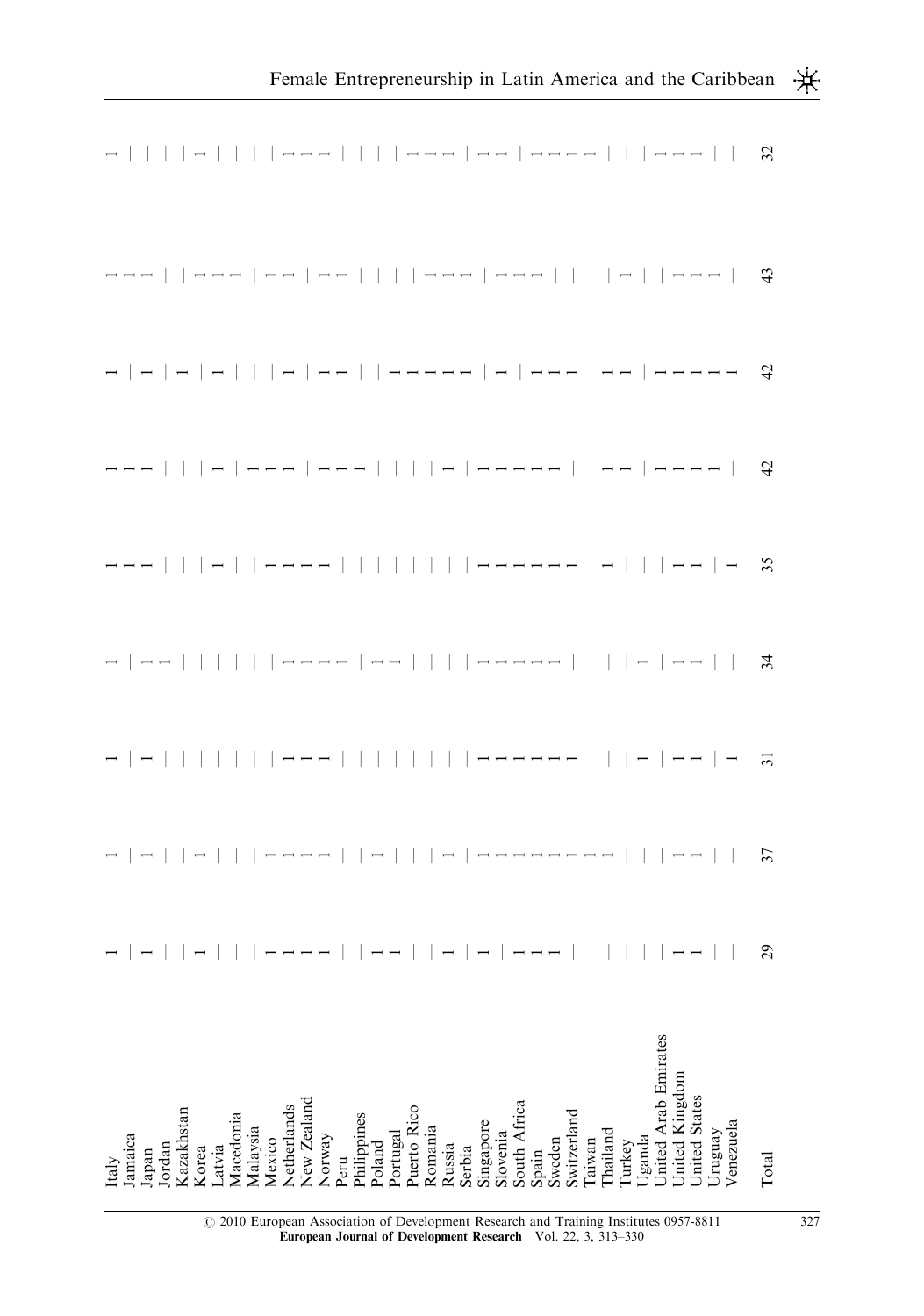| $\begin{array}{r} 1.71 \\ 3.90 \\ 6.68 \\ 3.17.80 \\ 3.87 \end{array}$<br>0.97<br>9.03.14 0.97<br>9.03.14 0.97<br>9.03.14 0.97<br>9.97<br>9.97<br>9.97<br>9.97<br>9.97<br>9.97<br>9.97<br>9.97<br>9.97<br>9.97<br>9.03.17<br>9.03.17<br>9.03.17<br>9.03.17<br>9.03.17<br>9.03.17<br>9.03.17<br>9.03.17<br>9.03.17<br>9.03.17<br>9.03.17<br>9.03.17<br>9.03.1<br>2007<br>$\begin{array}{c} 2.00 \\ 2.19 \\ 4.37 \\ 12053.97 \\ 4.01 \end{array}$<br>2006<br>$1.44$<br>$2.85$<br>$4.10$<br>$4.10$<br>$3.56$<br>$\begin{array}{r} 0.98 \\ 5.22 \\ 5.13 \\ 8603.36 \\ 8603.36 \\ 2.31 \\ 2.43 \\ 5.61 \\ 2.49 \\ 5.01 \\ 4.91 \\ \end{array}$<br>Year<br>2005<br>$0.95$<br>5.67<br>5.40<br>5.40<br>5.405<br>$\frac{1.72}{3.27}$<br>5.63<br>5.63<br>5.54<br>5.54<br>2004<br>$\begin{array}{r} 1.26 \\ 1.34 \\ 4.94 \\ 6.21 \\ 6.32 \\ 7697.90 \\ 7697.90 \\ 1.38 \\ 6.46 \\ 1.36 \\ 1.38 \\ 1.38 \\ 1.39 \\ 1.264 \\ 1.263 \\ 1.264 \\ 1.263 \\ 2.39 \\ 1.264 \\ 2.39 \\ 2.39 \\ 2.39 \\ 2.39 \\ 2.39 \\ 2.39 \\ 2.39 \\ 2.39 \\ 2.39 \\ 2.39 \\ 2.39 \\ 2.39 \\ 2.39 \\ 2.39 \\ 2.3$<br>$1.01$<br>$6.49$<br>$6.55$<br>$8803.83$<br>$3.66$<br>2003<br>0.63<br>586<br>590.67<br>7561.67<br>7561.67<br>7.88<br>4.86<br>1.11<br>4.86<br>0.58<br>7.18<br>4.13<br>4.13<br>5.55<br>5.35<br>2002<br>$0.99$<br>$2.74$<br>$2.74$<br>$2.74$<br>$3.904.14$<br>$4.11$<br>$1.23$<br>3.40<br>3.40<br>4.18<br>7346.47<br>2001<br>FRATIO<br>FNEC<br>FOPP<br>CDP<br>CI<br>$\begin{array}{l} FRATIO \\ FNEC \\ FOPP \\ GDP \\ CIP \end{array}$<br>$\begin{array}{l} FRATIO \\ FNEC \\ FOPP \\ GDP \\ GDP \end{array}$<br>$\begin{array}{l} FRATIO \\ FRATIO \\ FOPP \\ GDP \\ CI \end{array}$<br>$\begin{array}{l} FRATIO \\ FNEC \\ FOPP \\ GDP \\ CI \end{array}$<br>Data<br>Colombia<br>Argentina<br>Country<br>Bolivia<br><b>Brazil</b><br>Chile | Table B1: Latin American countries: 2001-2008 data |  |  |  |  |                                                                                                                                                                                                                                                                                                                 |         |
|-------------------------------------------------------------------------------------------------------------------------------------------------------------------------------------------------------------------------------------------------------------------------------------------------------------------------------------------------------------------------------------------------------------------------------------------------------------------------------------------------------------------------------------------------------------------------------------------------------------------------------------------------------------------------------------------------------------------------------------------------------------------------------------------------------------------------------------------------------------------------------------------------------------------------------------------------------------------------------------------------------------------------------------------------------------------------------------------------------------------------------------------------------------------------------------------------------------------------------------------------------------------------------------------------------------------------------------------------------------------------------------------------------------------------------------------------------------------------------------------------------------------------------------------------------------------------------------------------------------------------------------------------------------------------------------------------------------------------------------------------------------------------------------------------------------------------------|----------------------------------------------------|--|--|--|--|-----------------------------------------------------------------------------------------------------------------------------------------------------------------------------------------------------------------------------------------------------------------------------------------------------------------|---------|
|                                                                                                                                                                                                                                                                                                                                                                                                                                                                                                                                                                                                                                                                                                                                                                                                                                                                                                                                                                                                                                                                                                                                                                                                                                                                                                                                                                                                                                                                                                                                                                                                                                                                                                                                                                                                                               |                                                    |  |  |  |  |                                                                                                                                                                                                                                                                                                                 |         |
|                                                                                                                                                                                                                                                                                                                                                                                                                                                                                                                                                                                                                                                                                                                                                                                                                                                                                                                                                                                                                                                                                                                                                                                                                                                                                                                                                                                                                                                                                                                                                                                                                                                                                                                                                                                                                               |                                                    |  |  |  |  | 2008                                                                                                                                                                                                                                                                                                            | Average |
|                                                                                                                                                                                                                                                                                                                                                                                                                                                                                                                                                                                                                                                                                                                                                                                                                                                                                                                                                                                                                                                                                                                                                                                                                                                                                                                                                                                                                                                                                                                                                                                                                                                                                                                                                                                                                               |                                                    |  |  |  |  |                                                                                                                                                                                                                                                                                                                 |         |
|                                                                                                                                                                                                                                                                                                                                                                                                                                                                                                                                                                                                                                                                                                                                                                                                                                                                                                                                                                                                                                                                                                                                                                                                                                                                                                                                                                                                                                                                                                                                                                                                                                                                                                                                                                                                                               |                                                    |  |  |  |  | 0.86<br>8.26<br>7.10<br>7.354.45<br>1.87                                                                                                                                                                                                                                                                        |         |
|                                                                                                                                                                                                                                                                                                                                                                                                                                                                                                                                                                                                                                                                                                                                                                                                                                                                                                                                                                                                                                                                                                                                                                                                                                                                                                                                                                                                                                                                                                                                                                                                                                                                                                                                                                                                                               |                                                    |  |  |  |  |                                                                                                                                                                                                                                                                                                                 |         |
|                                                                                                                                                                                                                                                                                                                                                                                                                                                                                                                                                                                                                                                                                                                                                                                                                                                                                                                                                                                                                                                                                                                                                                                                                                                                                                                                                                                                                                                                                                                                                                                                                                                                                                                                                                                                                               |                                                    |  |  |  |  | $1.73$<br>10.10<br>17.48<br>1332.64<br>4332.64                                                                                                                                                                                                                                                                  |         |
|                                                                                                                                                                                                                                                                                                                                                                                                                                                                                                                                                                                                                                                                                                                                                                                                                                                                                                                                                                                                                                                                                                                                                                                                                                                                                                                                                                                                                                                                                                                                                                                                                                                                                                                                                                                                                               |                                                    |  |  |  |  |                                                                                                                                                                                                                                                                                                                 |         |
|                                                                                                                                                                                                                                                                                                                                                                                                                                                                                                                                                                                                                                                                                                                                                                                                                                                                                                                                                                                                                                                                                                                                                                                                                                                                                                                                                                                                                                                                                                                                                                                                                                                                                                                                                                                                                               |                                                    |  |  |  |  |                                                                                                                                                                                                                                                                                                                 |         |
|                                                                                                                                                                                                                                                                                                                                                                                                                                                                                                                                                                                                                                                                                                                                                                                                                                                                                                                                                                                                                                                                                                                                                                                                                                                                                                                                                                                                                                                                                                                                                                                                                                                                                                                                                                                                                               |                                                    |  |  |  |  | $\begin{array}{r} 2.25 \\ 2.37 \\ 3.37 \\ 1.57 \\ 2.81 \\ 1.39 \\ 2.41 \\ 3.80 \\ 4.7 \\ 5.80 \\ 3.48 \\ 4.7 \\ 5.80 \\ 5.83 \\ 6.83 \\ 7.7 \\ 1.65 \\ 9.5 \\ 9.69 \\ 4.68 \\ 3.36 \\ 4.68 \\ 3.36 \\ 4.68 \\ 3.36 \\ 4.68 \\ 3.36 \\ 4.68 \\ 3.36 \\ 4.68 \\ 3.36 \\ 4.68 \\ 3.36 \\ 4.68 \\ 3.36 \\ 4.68 \\ $ |         |
|                                                                                                                                                                                                                                                                                                                                                                                                                                                                                                                                                                                                                                                                                                                                                                                                                                                                                                                                                                                                                                                                                                                                                                                                                                                                                                                                                                                                                                                                                                                                                                                                                                                                                                                                                                                                                               |                                                    |  |  |  |  |                                                                                                                                                                                                                                                                                                                 |         |
|                                                                                                                                                                                                                                                                                                                                                                                                                                                                                                                                                                                                                                                                                                                                                                                                                                                                                                                                                                                                                                                                                                                                                                                                                                                                                                                                                                                                                                                                                                                                                                                                                                                                                                                                                                                                                               |                                                    |  |  |  |  |                                                                                                                                                                                                                                                                                                                 |         |
|                                                                                                                                                                                                                                                                                                                                                                                                                                                                                                                                                                                                                                                                                                                                                                                                                                                                                                                                                                                                                                                                                                                                                                                                                                                                                                                                                                                                                                                                                                                                                                                                                                                                                                                                                                                                                               |                                                    |  |  |  |  |                                                                                                                                                                                                                                                                                                                 |         |

Appendix B Appendix B

See Table B1.

See Table B1.

328 <sup>C</sup> 2010 European Association of Development Research and Training Institutes 0957-8811 European Journal of Development Research Vol. 22, 3, 313–330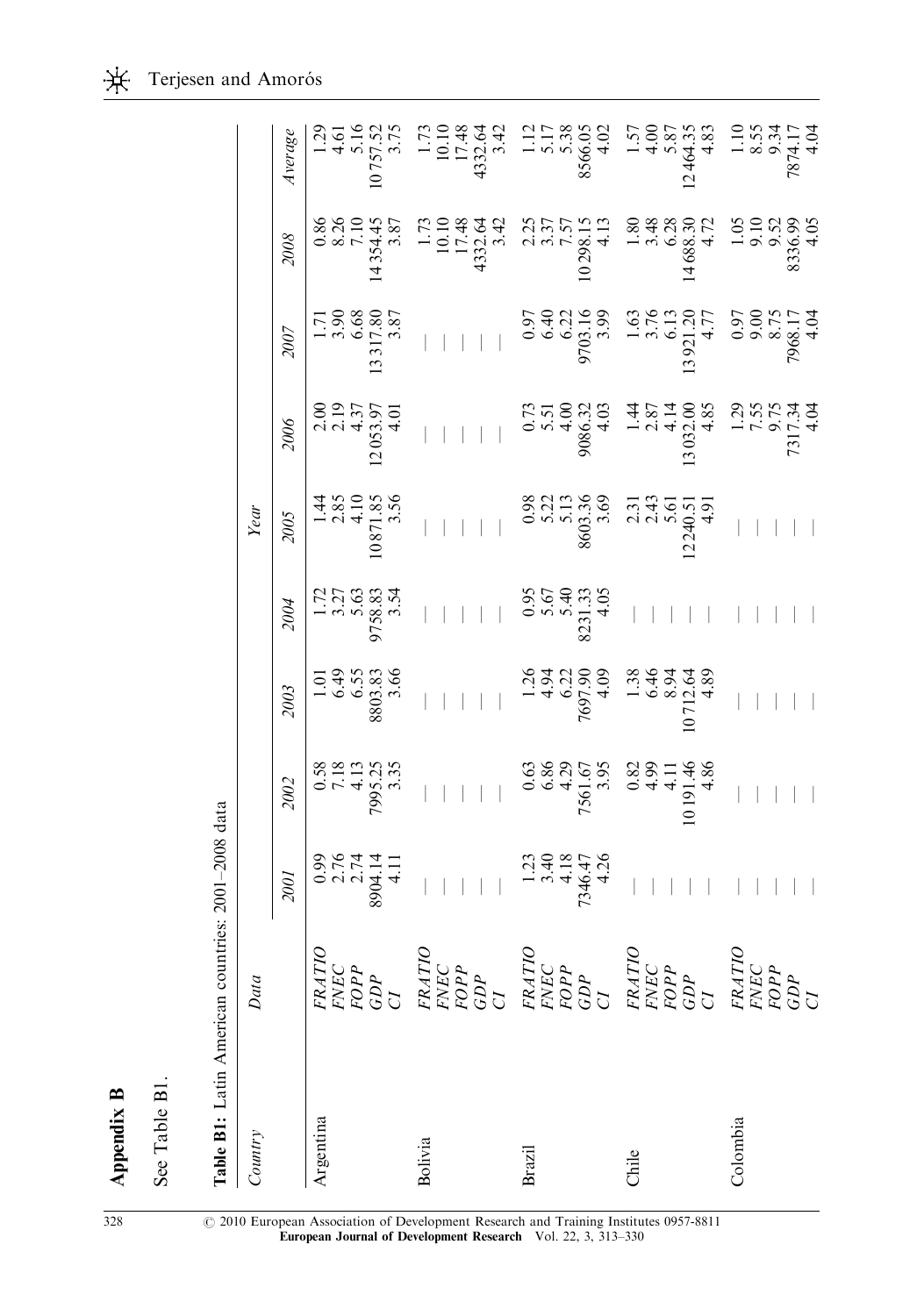| Dominican Republic | $\begin{array}{l} FRATIO \\ FNEC \\ FOPP \\ GDP \\ C1 \end{array}$ |  |     |  |                                                                                                                                                                                                                                                                                      |  |
|--------------------|--------------------------------------------------------------------|--|-----|--|--------------------------------------------------------------------------------------------------------------------------------------------------------------------------------------------------------------------------------------------------------------------------------------|--|
| Ecuador            | FRATIO<br>FNEC<br>FOPP<br>CDP<br>CI                                |  |     |  |                                                                                                                                                                                                                                                                                      |  |
| Jamaica            | FRATIO<br>FNEC<br>FOPP<br>CDP<br>CI                                |  |     |  |                                                                                                                                                                                                                                                                                      |  |
| Mexico             | FRATIO<br>FNEC<br>FOPP<br>GDP<br>CI                                |  |     |  |                                                                                                                                                                                                                                                                                      |  |
| Peru               | FRATIO<br>FNEC<br>FOPP<br>CDP<br>CI                                |  | $ $ |  | $-1.5$<br>$-1.5$<br>$-1.5$<br>$-1.5$<br>$-1.5$<br>$-1.5$<br>$-1.5$<br>$-1.5$<br>$-1.5$<br>$-1.5$<br>$-1.5$<br>$-1.5$<br>$-1.5$<br>$-1.5$<br>$-1.5$<br>$-1.5$<br>$-1.5$<br>$-1.5$<br>$-1.5$<br>$-1.5$<br>$-1.5$<br>$-1.5$<br>$-1.5$<br>$-1.5$<br>$-1.5$<br>$-1.5$<br>$-1.5$<br>$-1.5$ |  |
| Puerto Rico        | $\begin{array}{l} FRATIO \\ FNEC \\ FOPP \\ GDP \\ C1 \end{array}$ |  |     |  |                                                                                                                                                                                                                                                                                      |  |

 $\,$   $\,$   $\,$